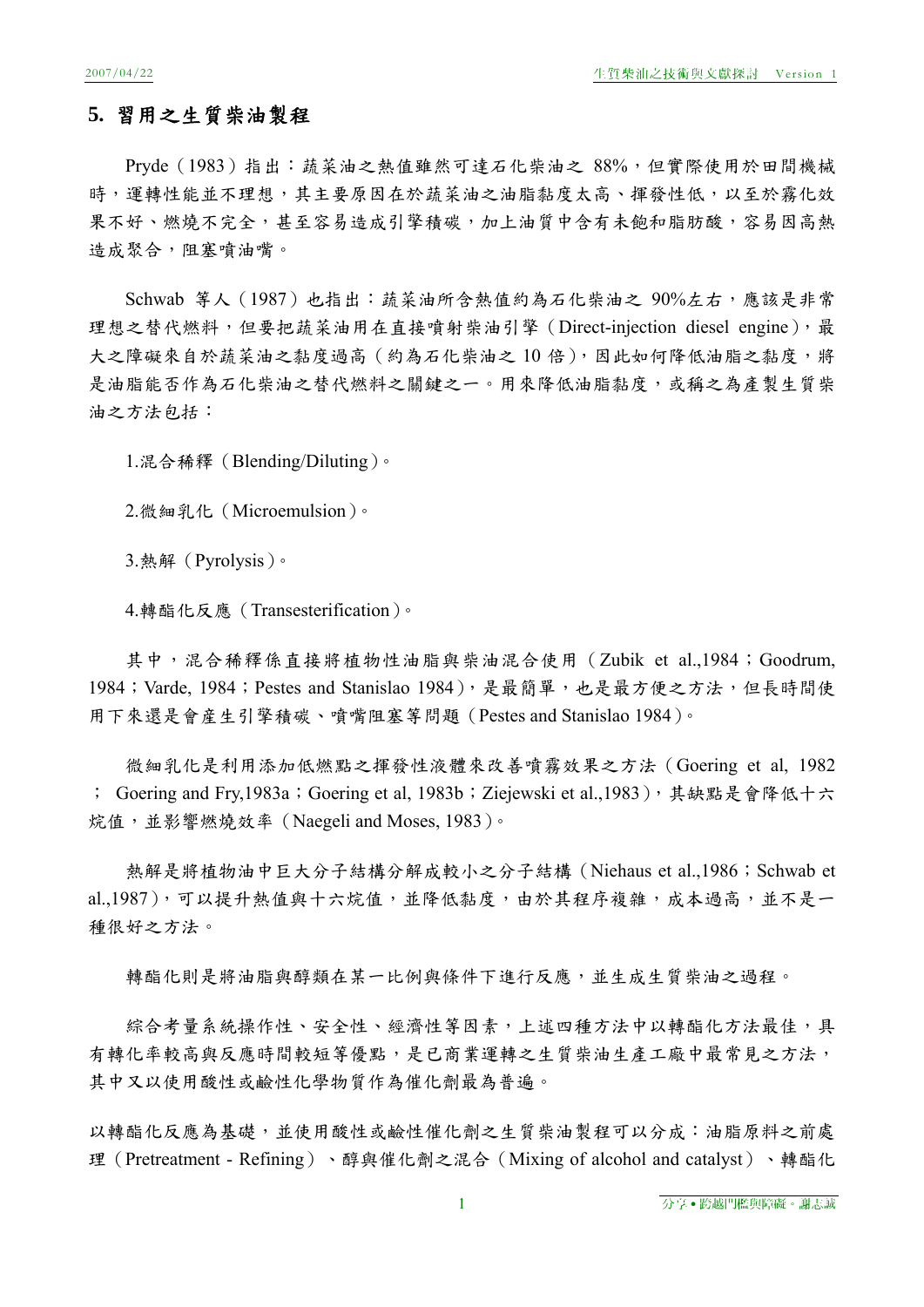反應(Transesterification)、靜置分離(Separation)、醇移除與回收(Alcohol Removal and Recovery)、甘油純化(Glycerin Purification)與生質柴油水洗取得(Methyl Ester Wash)等 步驟 (National Biodiesel Board, 2002), 如圖 5-1 所示。



圖 5-1 生質柴油之製程

### **5.1** 油脂原料之前處理(**Pretreatment - Refining**)

低廉之廢棄油炸油(Wasted frying oils)或非食用油(Non-edible oils)含有較多之游離 脂肪酸、水分與沉澱物,於轉酯化反應過程中,不僅需要更多之催化劑,且容易產生皂化 物。產生之皂化物與催化劑結合,影響轉酯速率,更會造成後續處理之困難,增加生產之成 本。因此使用廢棄油炸油或非食用油作為料源時,必須透過前處理技術將游離脂肪酸、水分 與沉澱物等去除至酸值低於 3.0 mg KOH/g、含水率低於 1.0 wt %、固體含量低於 1.0wt%。

用於油脂原料之前處理技術依料源之游離脂肪酸含量、MIU(Moisture、Insoluble impurities and Unsaponifiable content)與轉酯技術有關。常見之前處理技術包括:脫膠 (Degummed)、Caustic stripping 、Bleaching、Deodorization、甘油解(Glycerolysis)、酸 酯化(Acid esterification)等去除游離脂肪酸含量技術。

脫膠(Degummed)程序係用以移除粗油脂內對醇解反應有抑制作用之磷脂質 (Phospholipids; PLs),具提高後續轉酯率之效果。

Caustic stripping 用於游離脂肪酸含量低於 4%之油脂,係透過添加鹼性催化劑,如氫氧 化鈉或氫氧化鉀,與油脂內之游離脂肪酸反應生成皂,然後於其他製程前將生成之皂移除,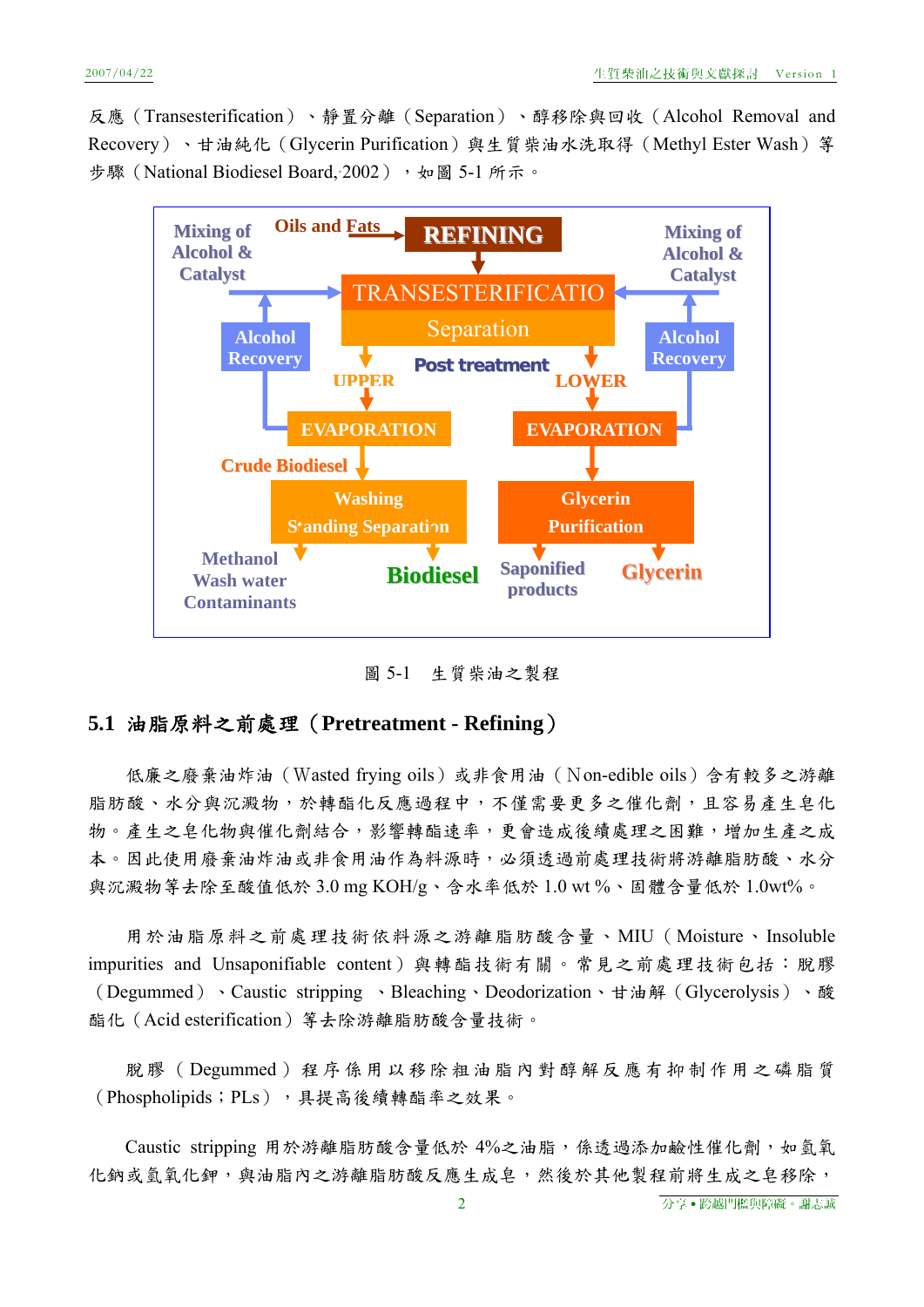以降低油脂之游離脂肪酸含量。

Bleaching 係用以吸附油脂中所含微量金屬、水分、不溶物(Insolubles)、色素 (Pigments)與脫膠過程所沉澱之磷脂 (Phospholipids) 等物質,並具有移除脫膠後殘餘之 磷酸(Phosphoric acid)與降低油脂之氧化物含量之效果。

Deodorization 用於游離脂肪酸含量超過 30%之油脂,是一種真空蒸餾 (Vacuum distillation)之過程,操作溫度為 240~270℃、壓力為 2~5 mmHg,為一能量密集之程序,增 加之成本以原料重量計算約 4 Cents(小廠)、1.5~2.0 Cents(大廠)(Tyson, 2002; Tyson, 2003)。

甘油解(Glycerolysis)係透過添加之甘油(Glycerol)將游離脂肪酸轉換成單酸甘油酯 (Monoglyceride;MG)之過程,如圖 5-1-1 所示。其中,甘油解溫度約 250~260℃,壓力 為 5~6 hPa,若添加鋅粉(Zinc powder)或(Zinc chloride)等觸媒,則可降低溫度至 220℃  $\circ$ 

酸酯化(Acid esterification)用於游離脂肪酸含量過高之油脂,係先利用酸作為催化劑 ,以甲醇將游離脂肪酸進行酯化反應,降低游離脂肪酸含量,然後再進行轉酯化反應產製生 質柴油 (Canakci and Van Gerpan, 1999; Ramadhas et al., 2005),酯化過程產出之水分必須連 續移除。

\n
$$
\begin{array}{r}\n \text{H} \\
 \text{H} - \text{C} - \text{OH} \\
 \text{H} - \text{C} - \text{OH} \\
 \text{H} - \text{C} - \text{OH} \\
 \text{H} - \text{C} - \text{OH} \\
 \text{H} - \text{C} - \text{OH} \\
 \text{H} - \text{C} - \text{OH} \\
 \text{H} \\
 \text{H} \\
 \text{H} \\
 \text{H} \\
 \text{H} \\
 \text{H} \\
 \text{H} \\
 \text{H} \\
 \text{H} \\
 \text{H} \\
 \text{H} \\
 \text{H} \\
 \text{H} \\
 \text{H} \\
 \text{H} \\
 \text{H} \\
 \text{H} \\
 \text{H} \\
 \text{H} \\
 \text{H} \\
 \text{H} \\
 \text{H} \\
 \text{H} \\
 \text{H} \\
 \text{H} \\
 \text{H} \\
 \text{H} \\
 \text{H} \\
 \text{H} \\
 \text{H} \\
 \text{H} \\
 \text{H} \\
 \text{H} \\
 \text{H} \\
 \text{H} \\
 \text{H} \\
 \text{H} \\
 \text{H} \\
 \text{H} \\
 \text{H} \\
 \text{H} \\
 \text{H} \\
 \text{H} \\
 \text{H} \\
 \text{H} \\
 \text{H} \\
 \text{H} \\
 \text{H} \\
 \text{H} \\
 \text{H} \\
 \text{H} \\
 \text{H} \\
 \text{H} \\
 \text{H} \\
 \text{H} \\
 \text{H} \\
 \text{H} \\
 \text{H} \\
 \text{H} \\
 \text{H} \\
 \text{H} \\
 \text{H} \\
 \text{H} \\
 \text{H} \\
 \text{H} \\
 \text{H} \\
 \text{H} \\
 \text{H} \\
 \text{H} \\
 \text{H} \\
 \text{H} \\
 \text{H} \\
 \text{H} \\
 \text{H} \\
 \text{H} \\
 \text{H} \\
 \text{H} \\
 \text{H} \\
 \text{H} \\
 \text{H} \\
 \text{H} \\
 \text{H} \\
 \text{H} \\
 \text{H} \\
 \text{H} \\
 \text{H} \\
 \text{H} \\
 \text{H} \\
 \text{H} \\
 \text{H} \\
 \text{H} \\
 \text{H} \\
 \text{H} \\
 \text{H} \\
 \text{H} \\
 \text{H} \\
 \text{H} \\
 \text{H} \\
 \text{H} \\
 \text{H} \\
 \text{H} \\
 \text{H} \\
 \text{H} \\
 \text{H} \\
 \text{H} \\
 \text{H
$$

# **5.2** 醇與催化劑之混合(**Mixing of alcohol and catalyst**)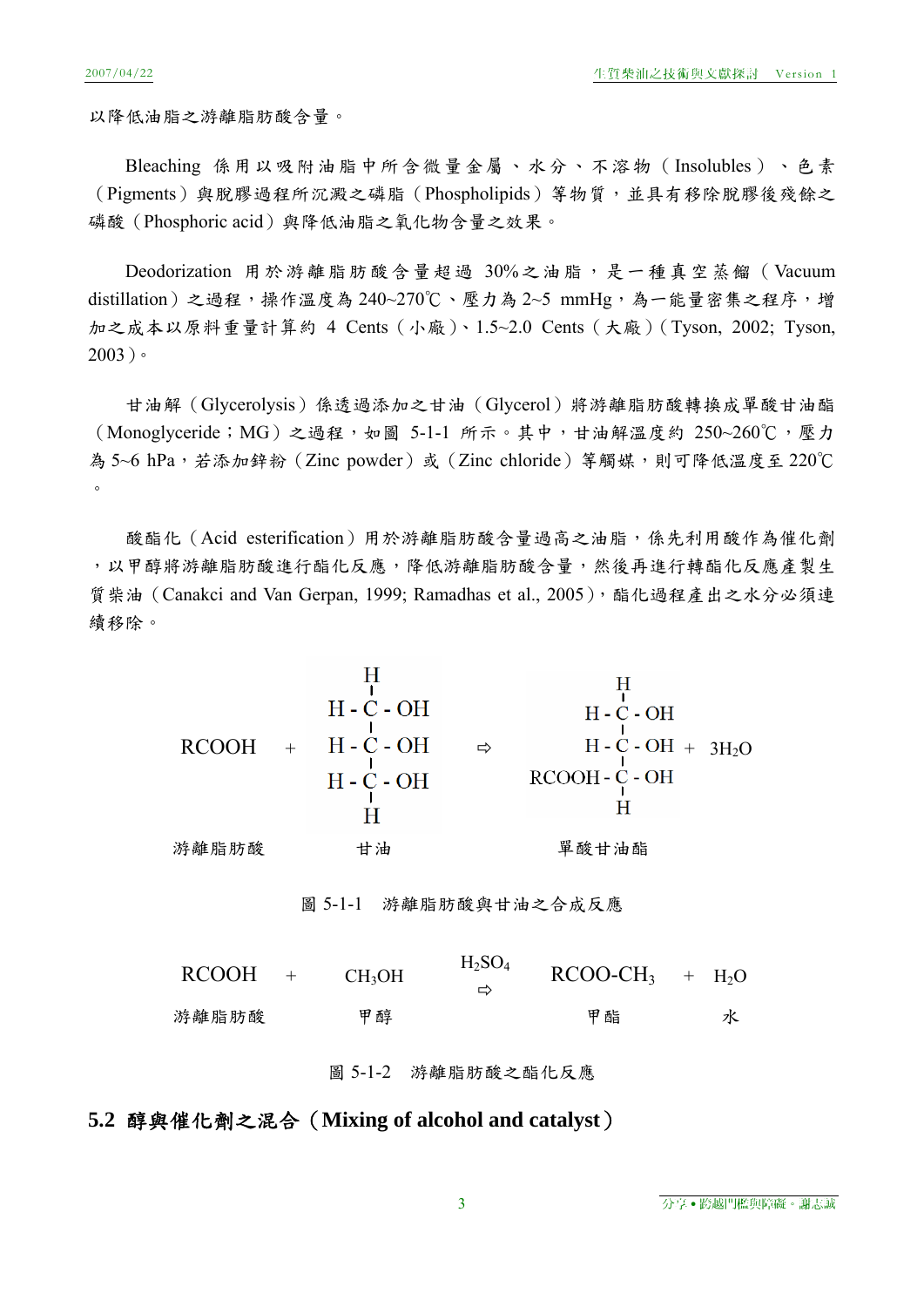轉酯化反應前,先利用攪拌器(Agitator)或混合器(Mixer)將催化劑溶解於過量之醇 中,然後再將混合之醇與催化劑混合液加入油脂中,並於添加過程中攪動反應物,使反應物 充分混合,以便啟動轉酯化反應。至於轉酯化之反應溫度與壓力,應避免醇之損失,並注意 所用醇之沸點,一般而言,習用之轉酯化製程均保持在大氣壓力附近,以避免醇之損失,而 反應溫度可略高於醇之沸點以加速反應之進行,但常見維持於室溫下反應者。(National Biodiesel Board, 2002)

# **5.3** 轉酯化反應(**Transesterification**)

醇與催化劑混合後,倒入反應器內,然後加入油脂,再將反應器封閉,以防止醇之損 失,並將反應溫度設定稍高於醇之沸點溫度,以加速轉酯化反應。(National Biodiesel Board, 2002)

所謂轉酯化反應是指油脂(RCOOR")與醇類(R'OH)在某一比例下混合、反應,產 製出另外一種酯類 (RCOOR')之過程 (圖 5-3-1)。以產製生質柴油之油脂原料為例,其最 主要之成份為三酸甘油酯(甘油酯與高純度之甲醇進行轉酯化反應後,即生成脂肪酸 甲酯(Fatty Acid Methyl Esters;FAME),也就是所謂之生質柴油(Biodiesel),還有甘油( 副產物)。如圖 5-3-2 所示。



圖 5-3-1 轉酯化反應之過程

Ħ  $R_{1}COO-C-H$  $R_{1}COO - CH_{1}$  $H - C - OH$  $CH_3OH \qquad \Rightarrow \qquad R_2COO - CH_3 +$  $R_2$ COO-C-H  $H - C - OH$  $R_3COO$ -C-H  $R_{\sim}$ COO - CH<sub>2</sub>  $C - OH$  $H H$  $H$ 三酸甘油酯 甲醇 医甲醇 生質柴油 甘油 100 lbs of oil + 10 lbs of Methanol  $\longleftrightarrow$  100 lbs of biodiesel + 10 lbs of glycerol

圖5-3-2 三酸甘油酯與醇之轉酯化反應(Van Gerpen et al., 2004)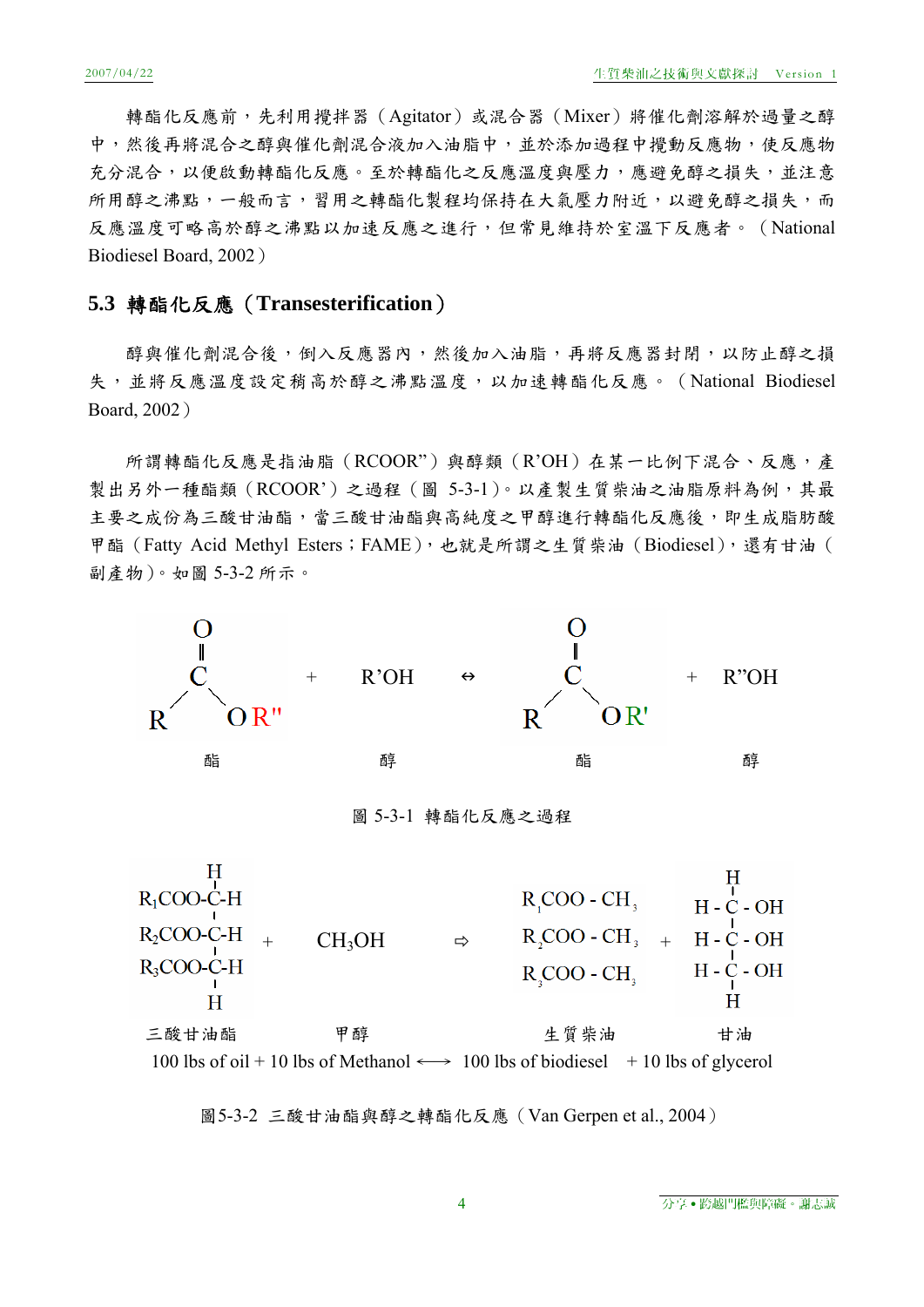轉酯化反應為一可逆過程 (Reversible process) (Freedman et al., 1986; Schwab et al., 1987 ),過程中,三酸甘油酯(TG)先與甲醇反應生成二酸甘油酯與第一個脂肪酸甲酯(FAME) ,接著二酸甘油酯(DG)再與甲醇反應生成單酸甘油酯(MG)與第二個脂肪酸甲酯,最後 ,單酸甘油酯再與甲醇反應生成最後一個脂肪酸甲酯與副產品甘油(圖 5-3-3),即 1 莫耳( Moles)之三酸甘油酯與 3 莫耳之甲醇反應會産生 3 莫耳之脂肪酸甲酯與甘油。然而在實務 上為了使反應得以完成,加入之甲醇量往往得超過理論值。

> Triglyceride (TG) +R'OH→Diglyceride (DG) +  $R_1$ COOR' Diglyceride (DG) +R'OH→Monoglyceride (MG) + R<sub>2</sub>COOR' Monoglyceride  $(MG) + R'OH \rightarrow Glvcerol (GL) + R_3COOR'$

圖 5-3-3 三酸甘油酯與醇轉酯化反應生成脂肪酸甲酯與甘油之過程(Freedman, 1986)

轉酯化反應過程中,常加入適當之催化劑來加速反應之進行。

催化劑是一種能改變反應速率、或改變選擇率(主產物生成率對反應物消耗之比值)、 改變反應與改變反應溫度,卻不會在反應中消耗掉之物質,可分成勻相催化劑( Homogeneous Catalyst)與非勻相催化劑 (Heterogeneous Catalyst), 前者為可以和反應物均 勻混合之催化劑,後者為與反應物不同相之催化劑時(例如反應物為液相或氣相,而催化劑 卻為固相)。

習用於轉酯化反應之勻相催化劑包括硫酸 (Sulfuric acid; H<sub>2</sub>SO<sub>4</sub>)、磷酸 (Phosphoric acid; H<sub>3</sub>PO<sub>4</sub>)、鹽酸(Hydrochloric acid; HCl)等酸性催化劑(Acid catalyst), 或氫氧化鈉 (Sodium hydroxide; NaOH), 甲醇鈉 (Sodium methoxide; NaOCH3)、氫氧化鉀 ( Potassium hydroxide; KOH), 甲醇鉀 (Potassium methoxide; KOCH3)、氨基鈉 (Sodium amide ; NaNH<sub>2</sub>)、氫化鈉 (Sodium hydride ; NaH)、氨基鉀 (Potassium amide; KNH<sub>2</sub>)、 氫化鉀(Potassium hydride;KH)等鹼性催化劑(Alkali catalyst)。

# 【範例】

以黃豆油與甲醇(Methanol),並以氫氧化鉀(KOH)作為觸媒之轉酯化反應為例(Van Gerpen et al.,2004)(圖 5-3-4),由於黃豆油主要成份為三油酸甘油酯(Triolein),因此理論 之反應過程中,1 莫耳之三油酸甘油酯與 3 莫耳之甲醇反應產生 3 莫耳之油酸甲酯(Methyl Oleate)與 1 莫耳之甘油。由於 1 莫耳之三油酸甘油酯含有 57 個碳原子、104 個氫原子與 16 個氧原子,因此 1 莫耳三油酸甘油酯之重量為 885.46 公克 (=57 × 12.0111 (碳) +104 ×  $1.00797$  (氫) +6 × 16.000 (氧)),同理,3 莫耳之甲醇重 96.12 公克,故所產製之3 莫耳 油酸甲酯重量為 889.50 公克, 1 莫耳之甘油重量為 92.10 公克。實務上,為了完成反應,所 加入之甲醇量往往得超過理論值之 60%至 100%。圖 5-3-5 所示,為使用甲醇量超過 100%時 ,三油酸甘油酯之轉酯化反應,其中,超量使用之甲醇成為反應產物之一部分,使得反應後 之處理難度提高。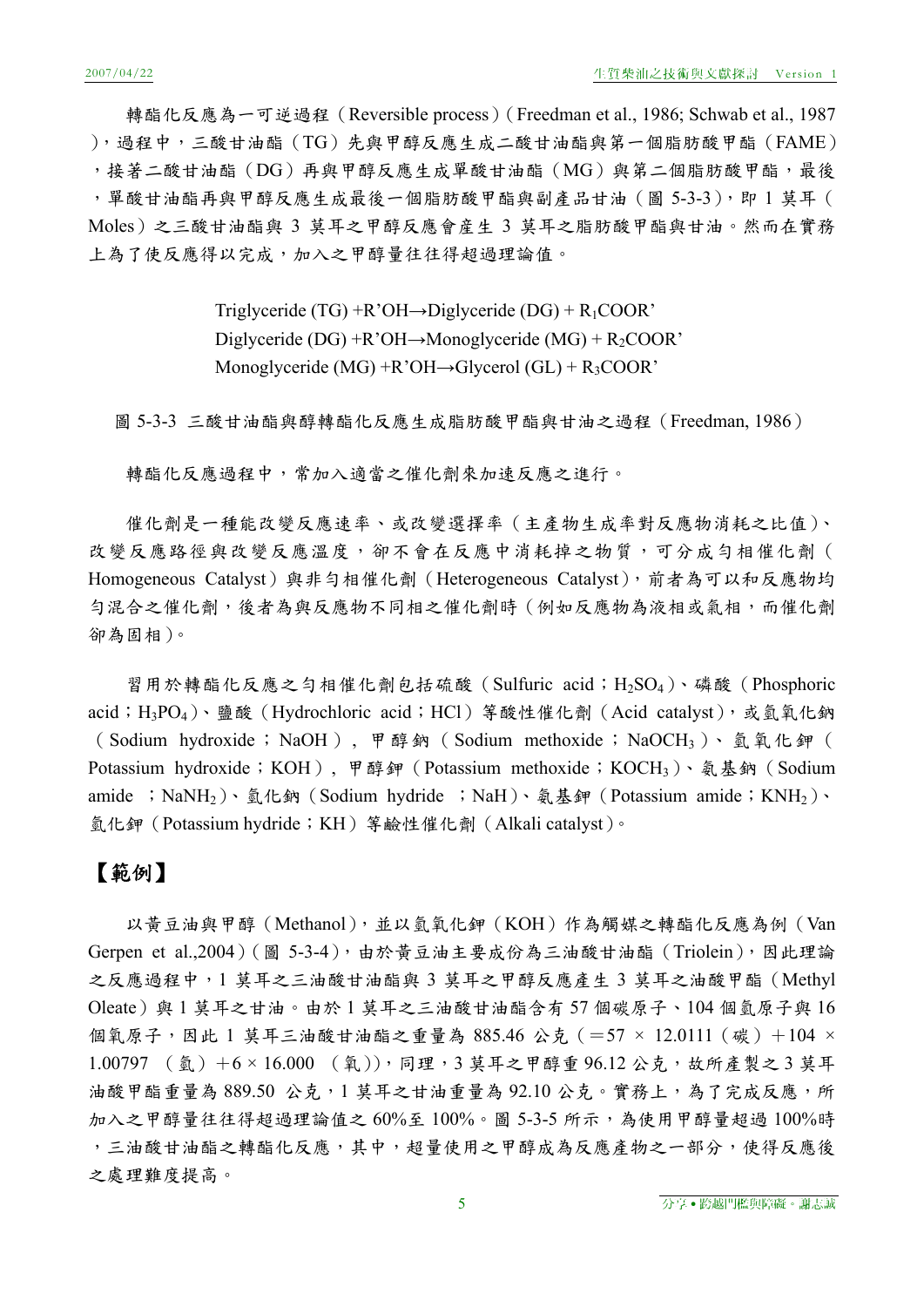

圖 5-3-4 三油酸甘油酯之轉酯化反應(Van Gerpen et al.,2004)

Catalyst

Triolein + 2X Methanol  $\rightarrow$  Methyl oleate + Glycerol + XS Methanol  $885.46 \text{ g}$   $6 \times 32.04$   $3 \times 296.50$   $92.10 \text{ g}$   $96.12 \text{ g}$ 

圖 5-3-5 使用超量甲醇之三油酸甘油酯轉酯化反應(Van Gerpen et al., 2004)

#### **5.3.1** 鹼性催化轉酯

鹼性催化劑之價格較便宜,反應速度較快,是目前最為普遍使用之催化劑。

使用鹼性催化劑之轉酯化反應,須先將鹼性催化劑,如氫氧化鈉(NaOH)或甲醇鈉(  $NaOCH<sub>3</sub>$ ) 溶解於醇中, 產生 R'O 陰離子, 然後由 R'O 陰離子將三酸甘油酯之 C = O 鍵打 斷,使其暫時成為一個四面體結構之中間産物(Tetrahedral intermediate);該四面體中間産 物繼續與醇反應,生成 R'O-和另一個多了氫離子之四面體中間産物,該新生之中間産物經 過重組便產生一個脂肪酸甲酯(FAME)和二酸甘油酯(DG)。

轉酯化反應機制 (Reaction mechanism)如圖 5-3-6 所示。

由轉酯化反應機制可知,若使用氫氧化納作為催化劑,則會在溶解於醇時,產生局部之 水分,這些水分會導致皂化反應,進而降低轉酯率,且增加後續產物分離與水洗程序之難度 。若選擇甲醇鈉作為催化劑,則不會有水分產生之問題,但因甲醇納成本較高,使用上仍以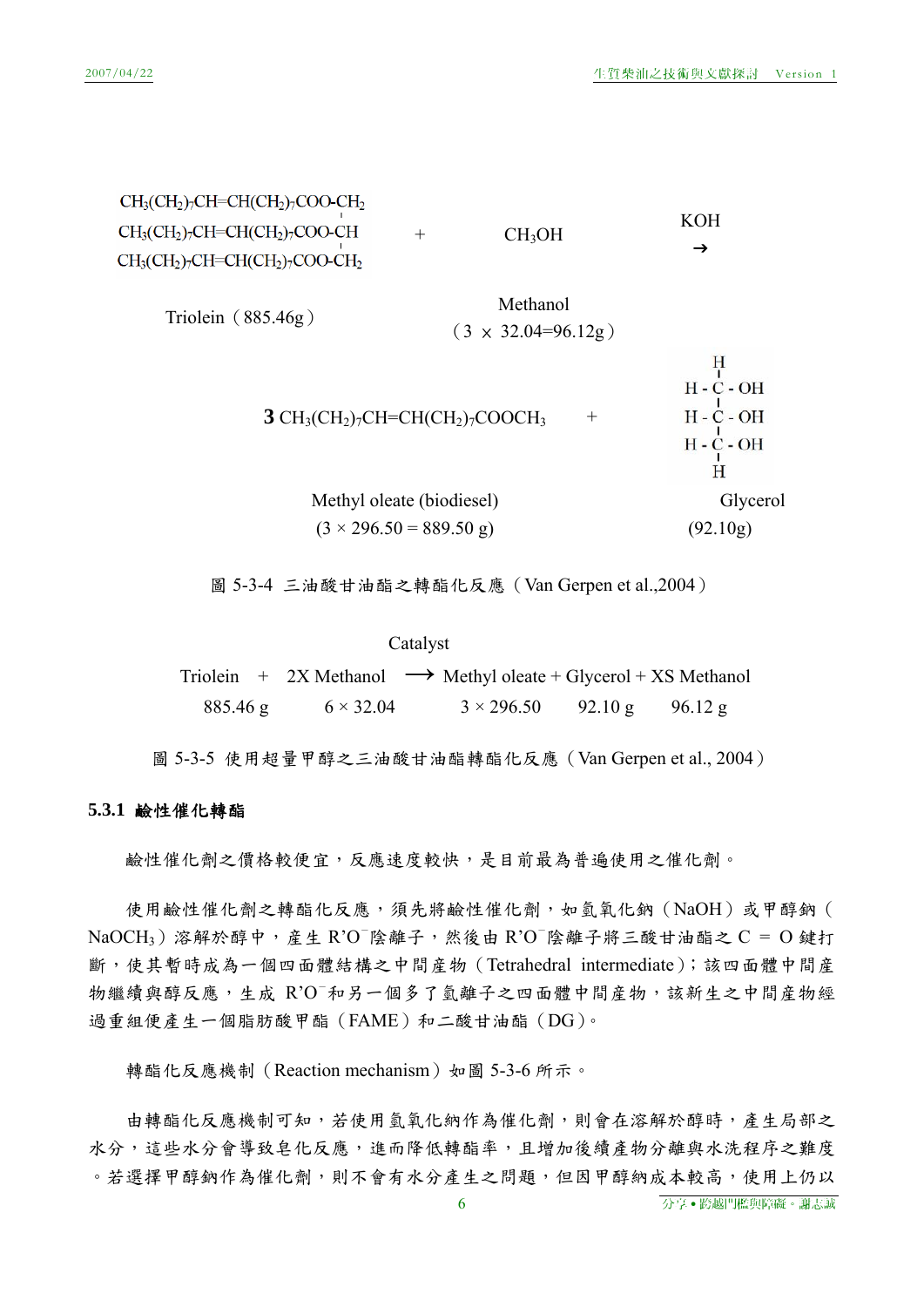### 氫氧化納為主。

Pre-step: OH<sup>-</sup>+R'OH←→R'O<sup>-</sup>+H<sub>2</sub>O or NaOR' ←→R'O<sup>-</sup>+Na<sup>+</sup>

Step 1: 
$$
R_1 \text{COOR}^n + R^\prime \text{O}^- \leftrightarrow R_1 - C - \text{O}^-
$$
  
\n $\downarrow$   
\nOR''

OR' OR'  
\nStep 2: 
$$
R_1-C-O^-
$$
 +R'OH ↔  $R_1-C-O^-$  +  $\overline{~}OR$ '  
\nOR''  
\n $R^{\prime\prime}$ OH<sup>+</sup>

H  
\n
$$
R^{\prime\prime} = \begin{array}{c}\nH \\
-C-H \\
-C-H \\
R_2COO-C-H \\
R_3COO-C-H\n\end{array}
$$

 $R_1 \cdot R_2 \cdot R_3$ =Carbon chain of fatty acid

R'=Alkyl group of alcohol

#### 圖 5-3-6 鹼性催化劑下之轉酯化反應機制

除了有催化劑溶解於醇類釋出水分之問題外,對於油脂原料之酸值 (Acid value)與含 水率等條件也有一定之要求,才能維持較佳之轉酯效果。Wright 等人 (1944) 指出:油脂之 酸值必須低於 1,否則就必須使用更多之氫氧化納才能中和油脂中之游離脂肪酸,且所有參 與反應之反應物必須完全無水(Anhydrous),以免所含水分產生皂化反應。

由於未經過精煉之原料油或廢棄之油炸油含有較高之游離脂肪酸與水分,比較不適合利 用鹼性催化劑進行催化轉酯。其中,游離脂肪酸 (Free Fatty Acid;FFA) 在鹼性催化轉酯過 程中,會與鹼性催化劑發生皂化反應,產生脂肪酸鹽(Fatty acid salts),即所謂之皂(Soap) , 如圖 5-3-7 所示, 所產生之皂, 將促使膠 (Gel) 之形成, 增加反應物織黏度與後續產物分 離之成本;至於所含水分,則會將三酸甘油酯(TG)水解(Hydrolyze)成二酸甘油酯(DG )與游離脂肪酸,而生成之游離脂肪酸則又進一步與催化劑產生皂化反應(圖 5-3-8)。

 $R_1$ COO-C-H $(FFA)$  + NaOH or MeONa

 $\rightarrow R_1COO-C-Na$  (Soap) + H<sub>2</sub>O or MeOH

圖 5-3-7 游離脂肪酸與鹼性催化劑反應產生皂與水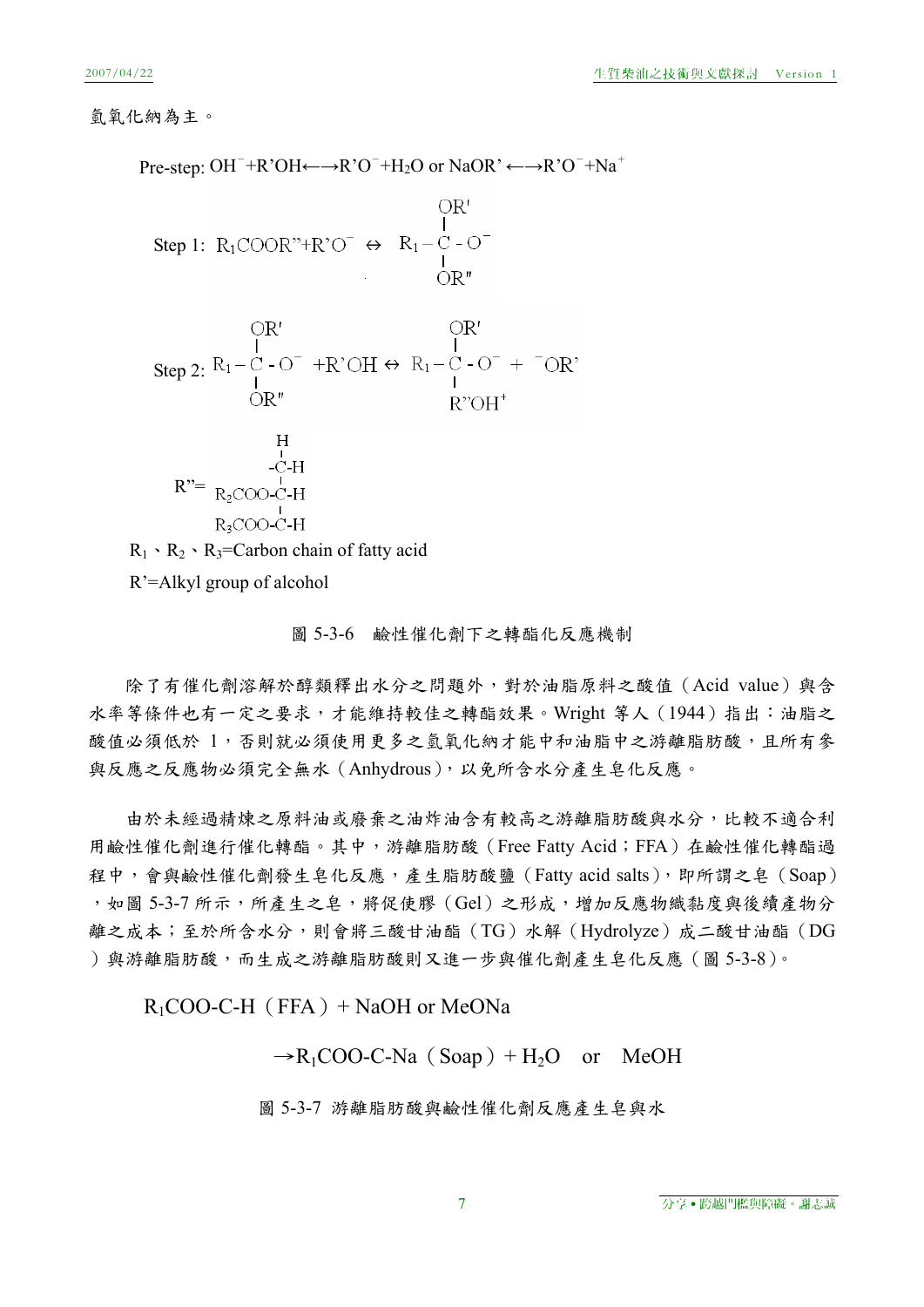| $R_1$ COO-C-H<br>$R_2$ COO-C-H<br>$R_3$ COO-C-H | H <sub>2</sub> O | ⇨ | $R_1$ COO-C $H_3$<br>$R_2$ COO-C $H_3$ | $+ R_3COOH$ |
|-------------------------------------------------|------------------|---|----------------------------------------|-------------|
| 三酸甘油酯                                           | ΖК               |   | 二酸甘油酯 (DG)                             | FFA         |

圖 5-3-8 水促成游離脂肪酸之形成(酯類水解得到脂肪酸)

依據 Ma 等人 (1998a) 之研究指出,水分對於轉酯化反應具有負面效應,且其負面效 應程度高於游離脂肪酸之存在,以 Beef tallow 為例,水分含量不得超過 0.06% (w/w),游 離脂肪酸含量不得超過 0.5%(w/w)。

#### **5.3.2** 酸性催化轉酯

生質柴油之售價較石化柴油高之理由之一,是因為使用之原料成本太高所導致,依估計 ,生質柴油之產製成本約有 60~75%是來自於所使用之油脂原料,因此使用較為低廉之廢棄 油炸油 (Waste frying oils) 或非食用油 (Non-edible oils), 被認為是降低生質柴油生產成本 、提高生質柴油競爭力之方法之一。這些低成本之原料含有較多之游離脂肪酸,不宜使用鹼 性催化劑,以免衍生更多之成本負擔。由於酸性催化劑之功能不會受到原料中游離脂肪酸存 在之影響,且可以同步催化酯化(Esterification)與轉酯化(Transesterification),因此對游 離脂肪酸含量超過 1%之低成本原料而言,採用酸性催化劑是比較有效 (More efficient) 且 比較經濟之方法。但到目前為止,鹼性催化轉酯仍是最為普遍使用之生質柴油至製程,其主 要原因之一就是酸性催化轉酯之反應速度比鹼性催化劑慢約 4000 倍(Srivastava and Prasad,  $2000$ )。

其中,在酸性催化劑作用下,羧酸(Carboxylic acid)與醇反應生成酯(Ester)之過程 (圖十二),稱為酯化反應(Esterification)。首先,羧酸之 Carbonyl group 被酸性催化劑質 子化 (Protonized), 質子化後之羧酸 C = O 鍵被打斷, 而後經過質子移轉, 再與醇反應生成 一個四面體結構之中間産物(Tetrahedral intermediate),該中間産物經過二次重組後釋出水 分子 (H<sub>2</sub>O) 與質子後,產生酯 (RCOOR'), 如圖 5-3-9 所示。

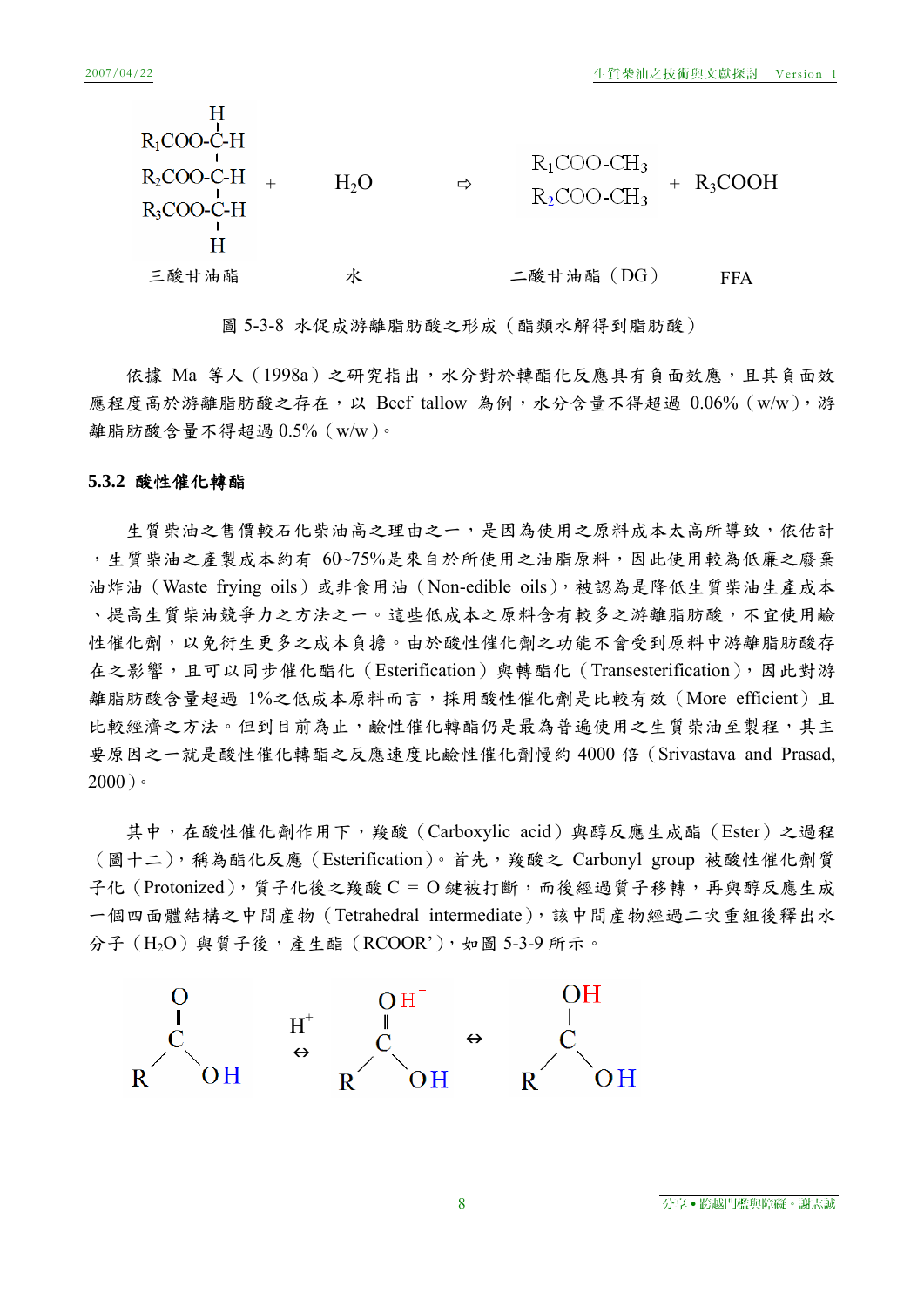

圖 5-3-9 酸性催化劑下之酯化反應機制

至於三酸甘油酯與醇反應產生脂肪酸甲酯與甘油之過程,則稱為轉酯化反應( Transesterification)。首先,三酸甘油酯之 Carbonyl group 被酸性催化劑質子化 (Protonized) ,質子化後之三酸甘油酯 C = O 鍵被打斷,而後經過質子移轉,再與醇反應生成一個四面體 結構之中間産物(Tetrahedral intermediate),該中間産物經過重組後,產生一個脂肪酸甲酯  $(FAME)$ 和二酸甘油酯 $(DG)$ , 如圖 5-3-10 所示。

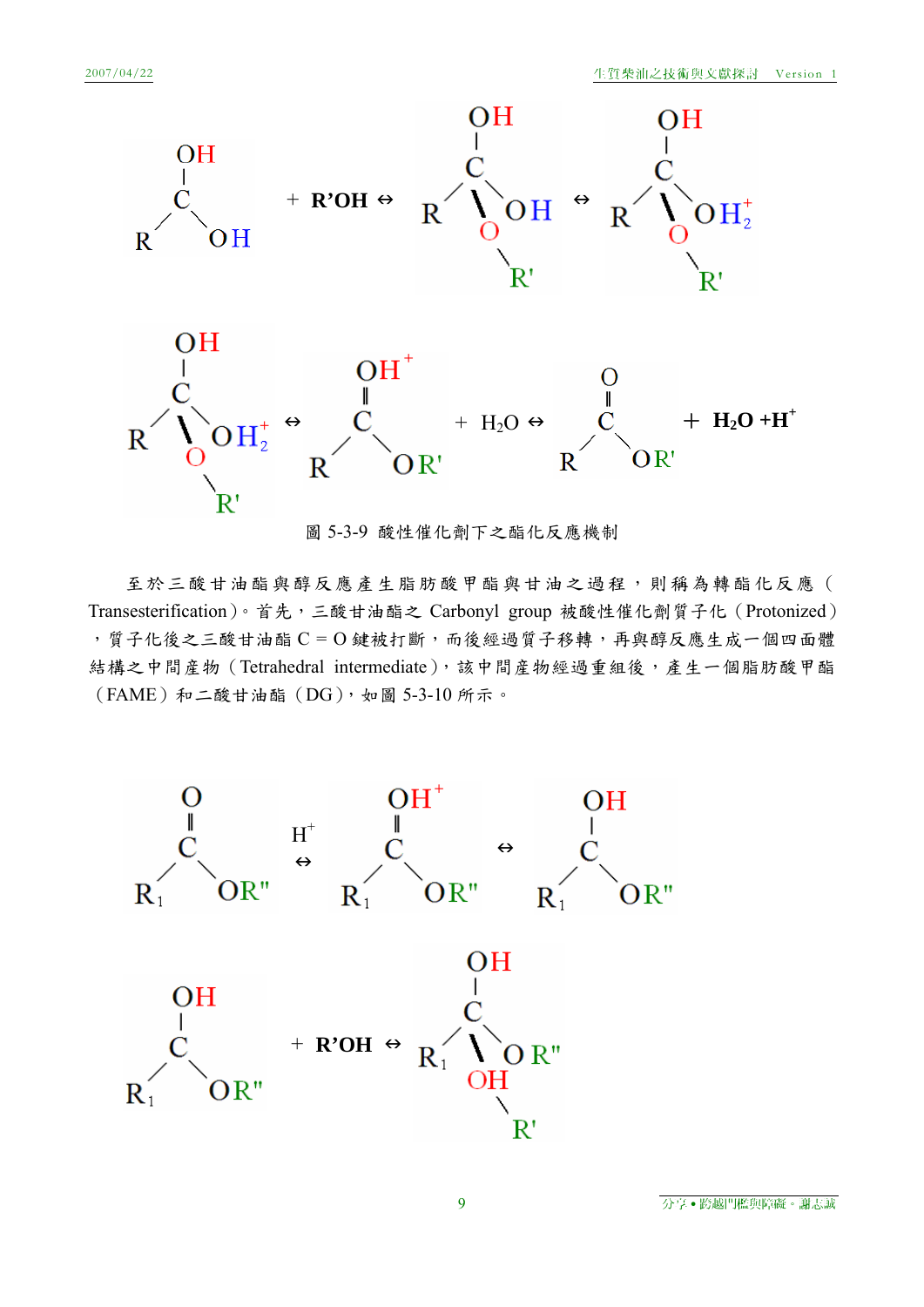

圖 5-3-10 酸性催化劑下之轉酯化反應機制

### **5.3.3** 兩階段催化轉酯

大多數之生質柴油係以再精煉(refined)或可食用之油脂作為原料,利用甲醇與鹼性催 化劑予以轉酯化製成,但部分之非食用性油、餐廳使用過之油炸油或動物性油脂,含有大量 之游離脂肪酸,這些游離脂肪酸很容易在以鹼性催化劑為基礎之轉酯化反應過程中發生皂化 現象,生成之皂除了影響反應速率、降低產出率外,也對反應後之生質柴油與甘油分離造成 負面影響。針對這種低成本而含有多量游離脂肪酸之油脂原料,可採用兩階段轉酯方式來處 理,在前處理階段,先以酸性催化劑將游離脂肪酸轉換成脂肪酸甲酯,然後再於第二階段中 ,採用鹼性催化劑完成轉酯化反應。

### **5.4** 分離 **Separation**

當轉酯化反應宗成,可依催化劑之種類添加相對之酸或鹼化合物予以中和,如利用醋酸 (Acetic acid)中和鹼性催化轉酯者,然後將反應物移往裝滿冷蒸餾水之容器,冷卻至室溫 後,再移往分液漏斗 (Separatory funnel),利用產出之甘油 (Glycerin) 比重大於生質柴油 ( Biodiesel)之特性,以離心(Centrifugation)與(或)靜置(Standing)法將兩者分離( Separation)。部分習用製程,亦有將分離與純化 (Purification)程序整合為一者,即以離心 、靜置分離與反覆水洗程序取得甘油與生質柴油(Kusdiana and Saka, 2004)。

若轉酯化反應後未先經中和程序,則易於水洗階段形成乳膠(Emulsion),造成分離困 難,增加分離時間與生產成本。 (Ma et al., 1998b)

## **5.5** 醇移除與回收(**Alcohol Removal and Recovery**)

當甘油與生質柴油分離後,殘留於甘油與生質柴油之過量醇常以快速蒸發法(Flash evaporation technique)或蒸餾法(Distillation)移除。當然,也有一些系統在甘油與生質柴 油分離前,即先行中和(Neutralize)。惟不管先行中和,或直接分離甘油與生質柴油,移 除之過量醇應以蒸餾設備回收再利用,並確保水分不會進入回收之醇。(National Biodiesel Board, 2002)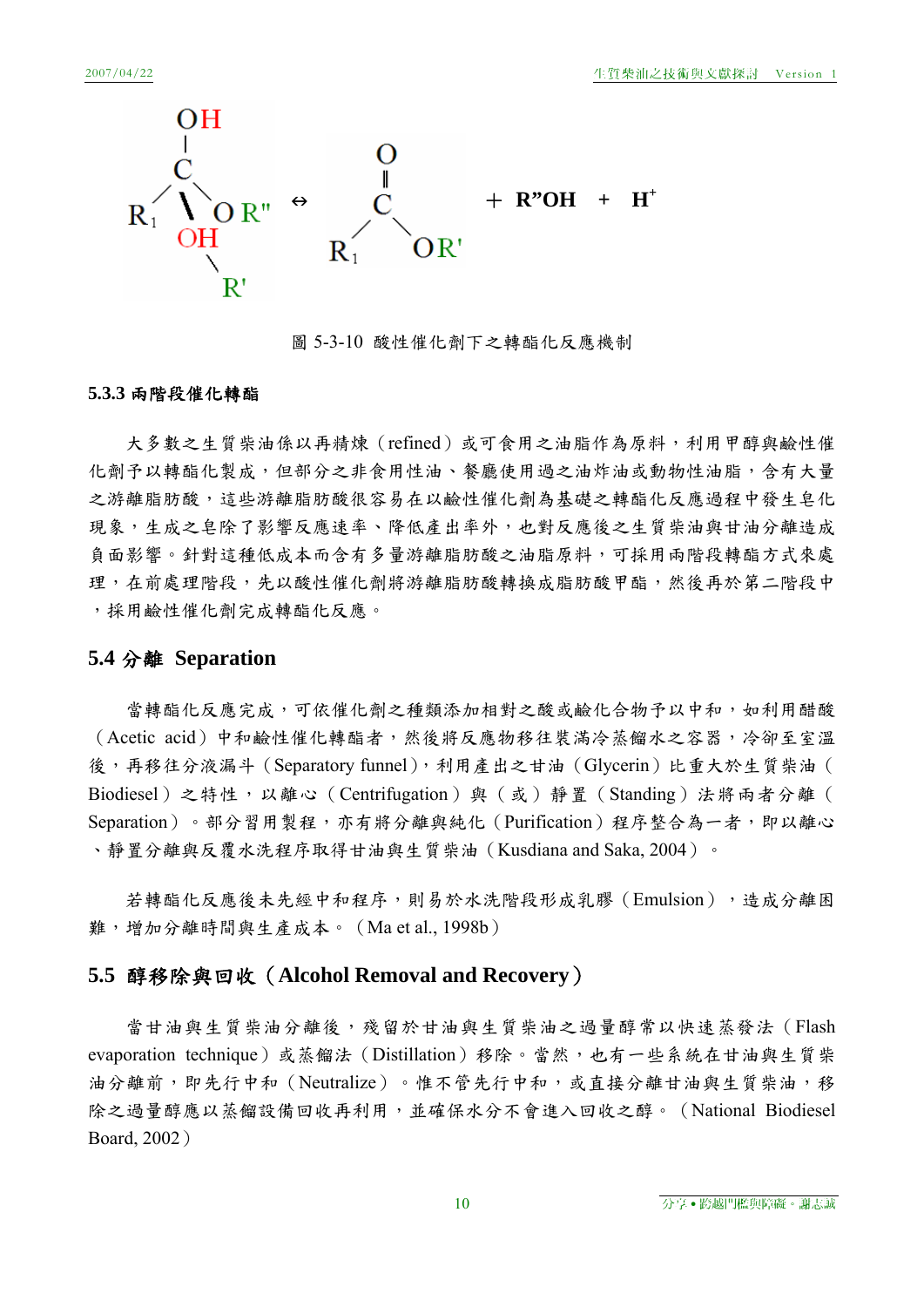### **5.6** 甘油純化(**Glycerin Purification**)

甘油是生質柴油製程之副產品,含有過量之醇、未反應之催化劑與皂,價值低且處理難 度高,而殘餘之甲醇更使得此時之甘油被認定為有害廢棄物(Hazardous waste),因此甘油 純化之第一步驟,得先加入酸予以中和,將其中之皂分離成游離脂肪酸與鹽類(Salt),如 圖 5-6-1 所示。分離之游離脂肪酸脂因不溶於甘油而浮在表面,直接予以移除,而產出之鹽 類或留在甘油中或經沉澱移出作為肥料(Fertilizer)用途。至於甘油內殘留之過量醇,則採 快速蒸發法 (Flash evaporation technique)或蒸餾法 (Distillation) 移除,此時甘油之純度約 為 80~88%左右,可當作粗甘油(Crude glycerin)售予甘油之精煉業者(Glycerol refiner), 若純化之程序可以再改進,如採用真空蒸餾法(Vacuum distillation)或離子交換法(Ion exchange processes),則甘油之純度可以提高至 99%或更高,已可直接在化妝品或藥品市場 消售。 (National Biodiesel Board, 2002; Van Gerpen, ?)

 $R_1COO-C-Na$  (Sodium Soap) + HCl (Acid)

### $\rightarrow R_1$ COO-C-H (FFA) + NaCl (Salt)

圖 5-6-1 皂與酸之中和反應(Van Gerpen, ?)

### **5.7** 生質柴油水洗(**Methyl Ester Wash**)

當轉酯反應後產製之生質柴油與甘油分離後,先以酸中和殘餘之催化劑,並將轉酯化過 程中產生之皂予以分離成游離脂肪酸與可溶性鹽類(Soluble salt),如圖5-6-1所示。然後以 真空瞬間式 (Vacuum flash) 或降膜式 (Falling film) 蒸發器 (Evaporator) 移除過量之醇, 再以溫水反覆洗滌除去殘留之催化劑、皂、可溶性鹽類、醇與游離之甘油等,最後再以真空 瞬間蒸發程序 (Vacuum flash process)除去洗滌用水。水洗前之中和程序,不僅可以減少水 洗之用水量,且可減少水洗階段形成乳膠(Emulsion)之可能。(National Biodiesel Board,·2002)

### **5.8** 文獻探討

#### **5.8.1** 鹼性催化轉酯

Nye 等人(1983)以廢棄之油炸油為原料,先過濾除去殘留之食物,再於 25℃下靜置 多週,取出底部沉澱之半固狀物,經過熔解過濾後,使用 0.1% H<sub>2</sub>SO<sub>4</sub>、0.4%KOH 等不同之 催化劑與甲醇、乙醇、正丙醇(1-Propanol)、異丙醇(2-Propanol)、正丁醇(1-Butanol)、 乙二醇乙醚(2-EthoxyEthanol)等不同之醇類,於不同之醇油莫耳比、反應溫度與反應時間 等反應條件下進行轉酯化反應,再以氣相層析儀(Gas Chromatography)與標準之方法分析 產出物之組成、碘值與黏度,並以實驗用引擎測試其性能,包括 Power curve、Fuel consumption 與 Engine inspection 等項目。研究結果顯示:(1)使用酸性催化劑與正丙醇者,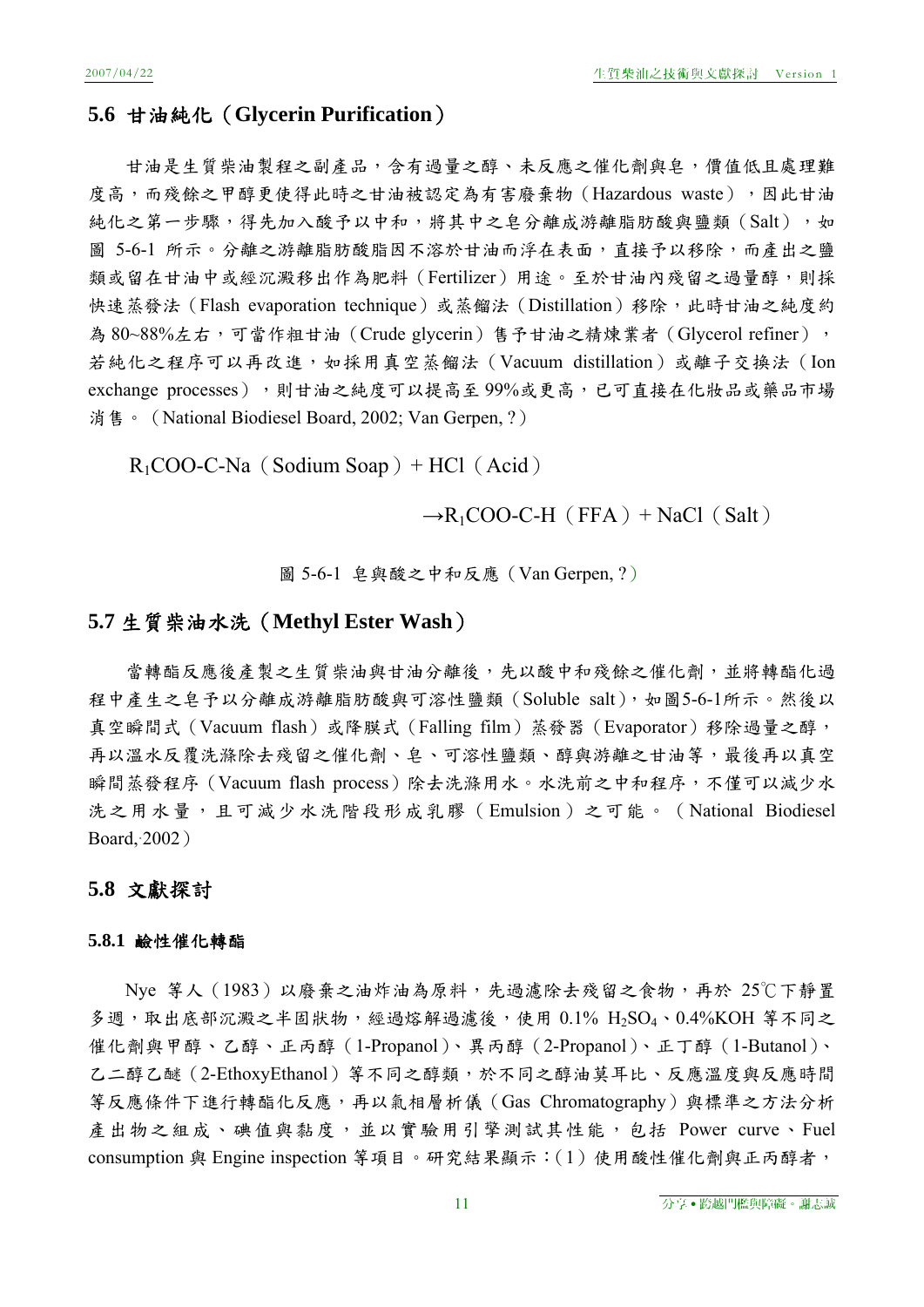產出之酯最多,使用乙二醇乙醚者最少;(2)於鹼性催化劑下,使用甲醇者可以獲得最佳之 結果;(3)使用酸性催化劑者,所得產物之黏度較低(低於 13Cps),使用鹼性催化劑者, 除了以甲醇轉酯者低於 13Cps 外,使用其他醇類者,所得產物之黏度均高出 13Cps;(4)產 出之甲酯、乙酯與丁酯經引擎測試,觀察其啟動、滑順度與排氣,均無問題。

Freedman 等人 (1984) 以未精煉與精煉後之棉花籽油 (Cotton seed oil)、花生油 ( peanut oil)、黃豆油 (soybean oil) 與向日葵油 (sunflower oil) 作為原料, 分別利用硫酸 ( 酸性催化劑)與氫氧化鈉(鹼性催化劑)等不同催化劑與甲醇、乙醇、丁醇、甲醇鈉等不同 之醇類,於不同之反應溫度、反應時間、醇油莫耳比等反應條件下進行轉酯化反應,然後將 產物利用 TLC/FID (Thin Layer Chromatography/ Flame Ionization Detector) 定量探討各項變 數對於未精煉與精煉過原料油脂轉酯反應之影響,並找出最佳之反應條件。研究結果顯示: (1)於醇油莫耳比 6:1 下,使用 1%之氫氧化鈉與 0.5%之甲醇鈉所獲得之轉酯率相近,但 於醇油莫耳比 3:1 下,使用 1%之氫氧化鈉所獲得之轉酯率低於使用 0.5%之甲醇鈉者;(2) 就黃豆油而言,使用 1%之硫酸作為催化劑,於醇油莫耳比 30:1 下,使用甲醇 (65℃)、乙 醇(78℃)與丁醇(117℃)者,達成最高轉酯率所需之時間分別為 69、22、3 小時;若將 反應溫度固定在 65℃,則這三種醇要達到最高轉酯率之時間都是 69 小時,驗證影響反應時 間之主要因素是反應溫度而非使用之醇類;(3)醇油莫耳比 6:1 下,使用 1%之氫氧化鈉與 0.5%之甲醇鈉是最佳之反應條件;(4)使用鹼性催化劑之轉酯速率高於使用酸性催化劑者; (5)利用 1%之氫氧化鈉,於醇油莫耳比 6:1、反應溫度 65℃或更高時,精煉過之黃豆油可 以在1小時內完成99%之轉酯;若溫度降低到32℃,則所需時間得延長為4小時。

Karaosmanolu 等人 (1996)為了探討最適用之再精煉方法,先以油菜籽油作為原料,於 醇油莫耳比 6:1、反應溫度 65±1℃、使用 1.6%之氫氧化鈉催化劑等條件下進行轉酯化反應 ,然後再以甲酯產率、水含量與酸值檢驗三種不同再精煉方法,包括:(1)使用不同溫度之 熱蒸餾水清洗;(2)使用水與石油醚(Petroleum ether)清洗;(3)使用比例為 1:1 之硫酸中 和。研究結果發現:最佳之再精煉方法係以 50℃之蒸餾水清洗,而精煉後之甲酯產率、水 含量與酸值分別為 86.3%、0.095 wt %與 0.40mgKOH/g。該精煉方法係在轉酯化反應後,令 產物先冷卻到室溫,然後再移轉至分離漏斗中,經過 5 小時靜置後取出上層之原始酯產物, 再以比例為 1:1 之熱蒸餾水於不攪拌情形下先清洗二次,再於攪拌下清洗三次,排出清洗後 之廢水後,將留下來之酯產物留置於加熱之 Na2SO4 中經過一夜後,再予以過濾。

Ma 等人(1998a)以可食用之牛油為原料,將其溶解於容量為 1000mL 之三頸燒瓶( Three-necked flask)中,於醇油莫耳比 6:1 與反應溫度 65℃下,探討不同劑量之氫氧化鈉與 甲醇鈉、水含量與游離脂肪酸含量、反應時間等對轉酯化反應之影響,包括: (1) 加入不 同劑量之氫氧化鈉與甲醇鈉,測試催化劑劑量對轉酯化反應之影響;(2)探討水含量與游 離脂肪酸含量對轉酯率之影響;(3)探討反應時間與轉酯率之關係。研究結果顯示:(1) 使用氫氧化納作為催化劑者,其轉酯率比使用甲醇鈉者高,前者之最適量為 0.3%,後者為 0.5%;(2)為了得到最佳之轉酯結果,水含量必須低於 0.06%,游離脂肪酸含量必須低於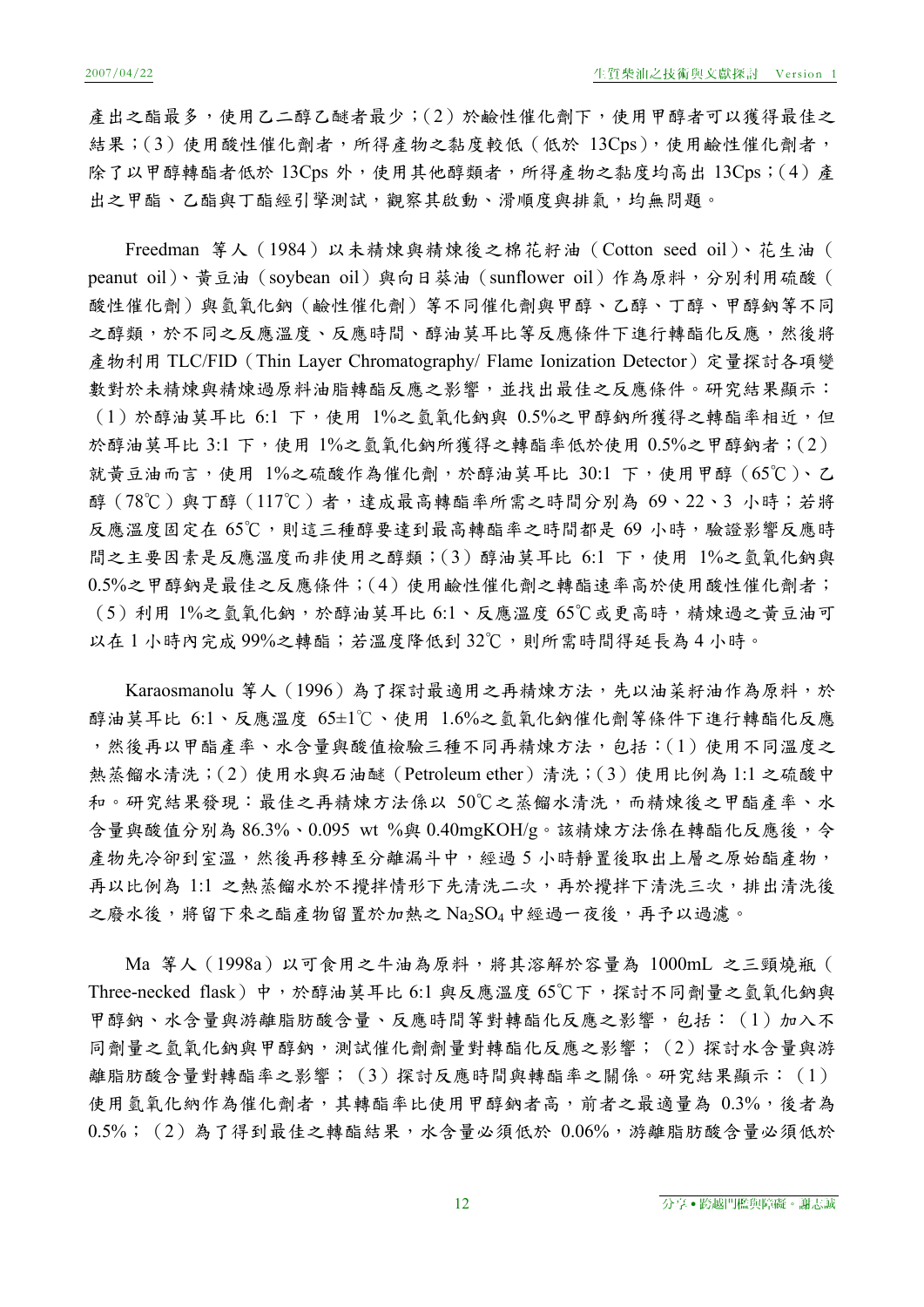0.5%; (3) 在反應開始之 1 分鐘內,反應速度非常慢,在 1 分鐘至 5 分鐘內,轉酯率由 1%跳升到38%,到了第15分鐘,反應速度即達到最大值。

Ma 等人 (1998b) 以可食用之牛油作為原料,探討牛油於甲醇或乙醇內之溶解度,並利 用甲醇將牛油轉酯,分析甲醇在牛油甲酯 (Beef Tallow Methyl Ester, BTME)與甘油 ( Glycerol)之分布。研究結果顯示:在 100 °C 下,甲醇於牛油中之溶解度為 19% (w/w),乙 醇則於  $68^{\circ}$ C 時, 即達  $100\%$  (w/w)溶解度;而轉酯後產生之 BTME 與甘油比例為  $9:1$ , 未反 應之甲醇有 60%殘留於 BTME, 40%殘留於甘油。

Ercinar 等人 (1999) 以 Cynara cardunculus L. oils 作為原料,探討不同條件下之轉酯化 反應。試驗前先將 250mL 之球形反應器預熱到 25~75℃,去除反應器內之濕氣,然後將原 料置入,加熱至 25~60℃不等之反應溫度後,將 5%~21%不等劑量之甲醇 (相當於醇油莫耳 比為 1.35:1~5.67)與 0.25~1.0 wt %不等劑量之鹼性催化劑 NaOH 加入,予以攪拌至轉酯化 反應完成,歷時 120分鐘,期間並抽樣供作色層分析 (Chromatographic analysis),以觀察不 同反應溫度、不同催化劑劑量與不同醇油莫耳比對於轉酯率之影響,以及 Cynara cardunculus L. oils 內主要之脂肪酸乙酯化後之濃度,並依 Europea Organization for Normalization (CEN)所規範之標準,檢驗所產製之生質柴油之密度、黏度、高熱值( High heating value)、十六烷指數(Cetane index)、雲點(Cloud point)與流動點(Pour point )等參數;至於轉酯反應後之產出物則先冷卻後,再加入25%之甘油,經靜置後可分成上下 二層,分離後,含有乙酯之部分(上層)加熱至 80℃,蒸餾除去殘餘之乙醇,再以蒸餾水 往復清洗除去殘餘之催化劑,而所含水分則以 CaCl2 去除後再過濾;下層部分則以一定量之 硫酸中和,再加熱至 80℃蒸餾回收過量之乙醇。研究結果顯示:(1)醇劑量越高,轉酯率 越高,最佳之甲醇用量為18%,相當於醇油莫耳比為4.86:1,若過量使用醇,反而會提高產 品分離與醇回收之難度與成本;(2)於甲醇劑量 18%、NaOH 劑量為 1%、反應溫度 60℃下 ,所得之甲酯以來自亞麻仁酸(Linoleic acid)者最多,其次為油酸(Oleic acid)、棕櫚酸( Palmitic acid)與硬脂酸 (Stearic acid);(3) NaOH 劑量越高,轉酯率越大,最佳之劑量為 0.5%,若超過此一劑量,轉酯率反而下降,且多餘之催化劑將導致乳膠之形成與產品黏度之 提高,影響後續之分離作業;(4)使用甲醇鈉 (NaCH3O)作為催化劑者,轉酯率優於使用 氫氧化鈉 (NaOH)、氫氧化鉀 (KOH),惟因成本考量,最為普遍採用者仍屬氫氧化鈉;(5 )於甲醇劑量為 15%、NaCH3O 劑量為 1%下,反應初期,反應溫度較高者,轉酯率越大, 但反應時間到 120 分鐘左右,不同反應溫度之轉酯率差異不大。由於溶融狀之牛油 (Beef tallow)與氫氧化鈉(NaOH)、醇(MeOH)不能相混合,因此反應前催化劑與醇之攪拌混 合(Mixing)動作對於牛油之轉酯化反應影響很大。Ma 等人(1999)曾針對攪拌混合動作 對於牛油之轉酯化反應影響提出探討,研究結果發現:當氫氧化鈉與醇加入置有溶融狀牛油 之反應器時,攪拌混合之動作將令反應迅速展開,而後續之甲酯轉酯化反應則與反應之時間 有關,但與攪拌混合之獲拌混合之時間無關;意即只要轉酯化反應一展開,攪拌混合 動作即無需再繼續。

Antolin 等人 (2002) 以向日葵油作為原料,利用 Taguchi 之實驗設計方法,從 20 次試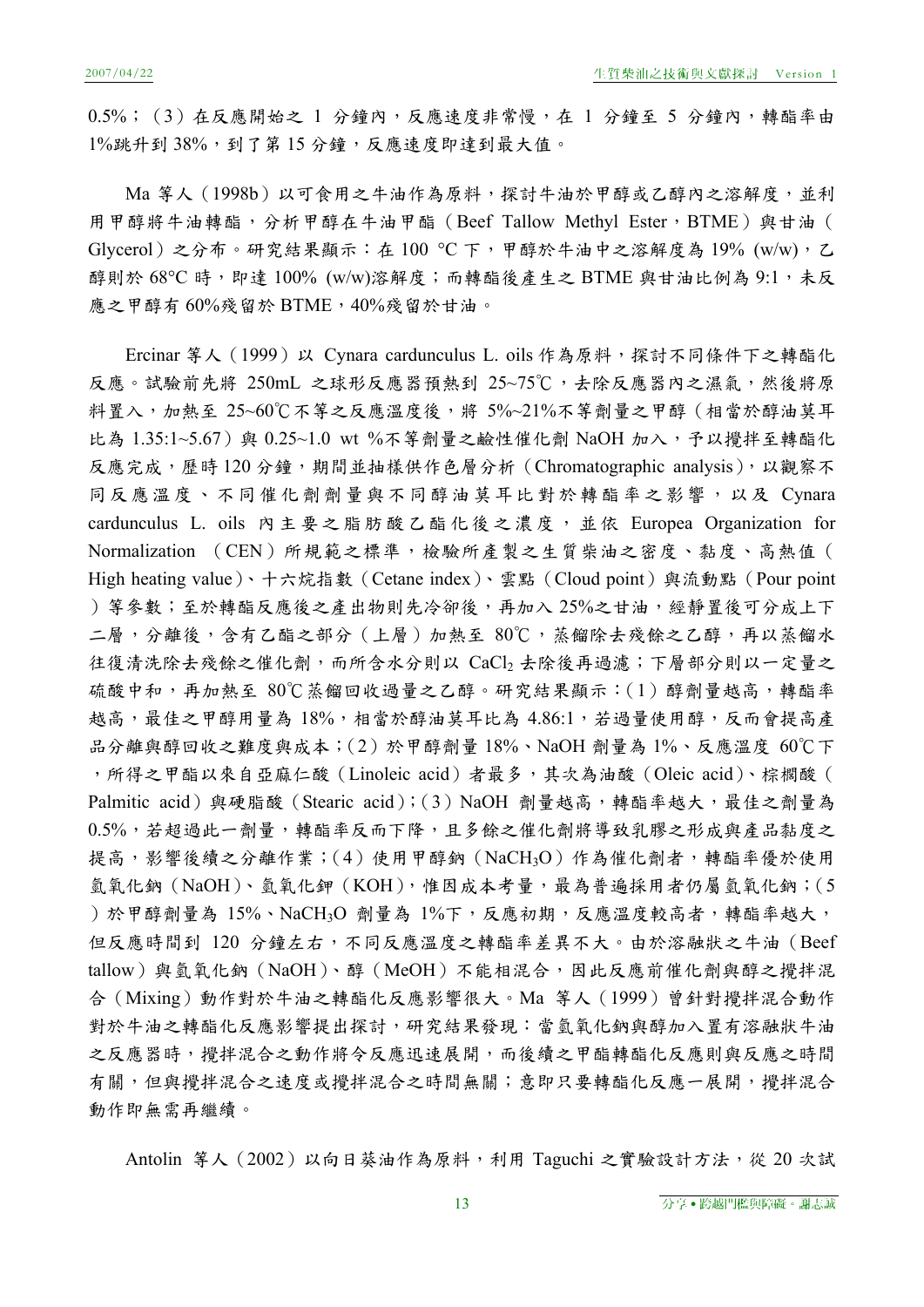驗中找出最佳轉酯條件,包括使用 0.28% w/w 之 KOH 作為催化劑,醇油莫耳比為 9:1 之甲 醇,反應溫度為70℃,且於反應後先以5% w/w 之磷酸與清水清洗,所得之轉酯率為96%; 轉酯後獲得之產物,除檢驗其密度、黏度、閃點、含硫量等特性,發現其符合目前之歐洲法 規規定 (European pre-legislation)外,並以 100%之純生質柴油、5%之混合生質柴油 (與 95%之石化柴油混合)、30%之混合生質柴油(與 70%之石化柴油混合)、100%之純石化柴 油進行引擎試驗,檢驗引擎功率輸出、CO、碳氫化合物、NO<sub>x</sub>、CO<sub>2</sub>排放量與耗油量,結果 顯示:生質柴油之熱值比石化柴油低 12%,生質柴油之 CO、碳氫化合物、NOx、CO2 排放 量與石化柴油相近或更少。

Ercinar 等人 (2002) 以 Cynara cardunculus L. oils 作為原料,探討不同條件下之轉酯反 應。該研究於試驗前先將 500mL 之球形反應器預熱到 25~75℃,以去除反應器內之濕氣, 然後將原料置入,再加熱至 25~75℃不等的反應溫度後,將醇油莫耳比為 3:1~15:1 不等之乙 醇與 0.25~1.5 wt %不等劑量之鹼性催化劑 NaOH 或 KOH 加入,予以攪拌至轉酯化反應完成 ,歷時120分鐘,期間並抽樣供作色層分析 (Chromatographic analysis),以觀察不同反應溫 度、不同催化劑劑量與不同醇油莫耳比對於轉酯率之影響,以及 Cynara cardunculus L. oils 內主要脂肪酸乙酯化後之濃度,並依 Europea Organization for Normalization (CEN)所規範 之標準,檢驗所產製之生質柴油的密度、黏度、 high heating value、centane index、cloud point 與 pour point 等參數。至於轉酯化反應後之產物則先行冷卻後,再加入 25%之甘油, 經靜置後至分成上下二層,再予以分離;其中,含有乙酯之部分(上層)加熱至 80℃,蒸 餾除去殘餘之乙醇,再以蒸餾水往復清洗除去殘餘之催化劑,而所含之水分則以 CaCl2 去除 再過濾;下層之部分則以一定量的硫酸中和,再加熱至 80℃蒸餾回收過量的的乙醇。研究 結果顯示: (1)於醇油莫耳比 9:1,NaOH 劑量為 1%下,反應之初期,反應溫度較高者,轉 酯率越大,但反應時間至120分鐘左右,不同反應溫度之轉酯率差異不大;(2)於醇油莫耳 比 9:1、NaOH 劑量為 1%、反應溫度為 75℃下,所得之乙酯以來自亞麻仁酸(Linoleic acid )者最多,佔 55%,其次為油酸(Oleic acid)佔 25%,棕櫚酸(Palmitic acid)佔 10%,硬 脂酸 (Stearic acid) 佔 5%; (3) NaOH 與 KOH 劑量越高,轉酯率越大,最佳之劑量為 1.0% ,若超過此一劑量,轉酯率反而下降,且多餘地催化劑將導致乳膠之形成與產品黏度之提高 ,影響後續之分離作業;(4)醇油莫耳比過大,轉酯率越高,最佳之醇油莫耳比為 9:1,過 量使用醇,反而提高產品分離與醇回收之難度與成本。

Tomasevic 與 Siler-Marinkovic (2003) 利用氫氧化鉀與氫氧化鈉作為催化劑, 以甲醇與 加熱精煉後之向日葵油與用過之油炸油進行轉酯化反應,探討油脂品質、醇油莫耳比(4.5:1 、6:1、9:1)、鹼性催化劑之種類(氫氧化鉀與氫氧化鈉)與濃度(0.5-1.5%)、反應溫度與 反應溫度等對於酯產量與純度之影響。研究結果顯示:以 1%之氫氧化鉀,於反應溫度為 25 ℃、醇油莫耳比為 6:1 等條件下,歷經 30 分鐘即可將加熱精煉後之向日葵油與用過之油炸 油完全轉酯化成可用於柴油引擎之生質柴油。

Cetinkaya 與 Karaosmanoglu (2004) 以用過之烹飪油 (used cooking oil) 作為原料, 裝 入一個容積為 25-mL,具備有凝器 (Condensor)、溫度計 (Thermometer) 與攪拌器之三頸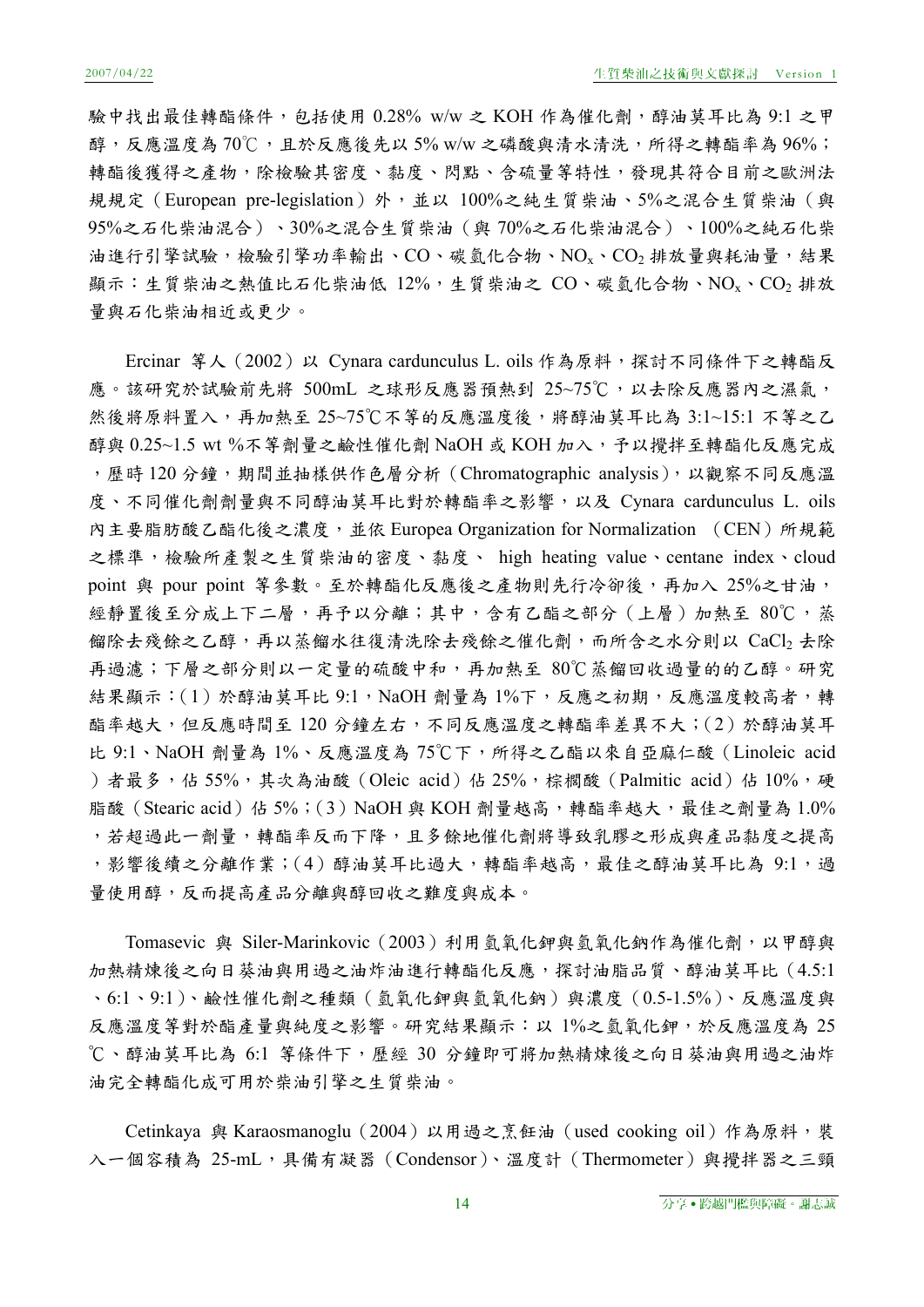燒瓶(Three-necked flask),先預熱至 50℃,將甲醇加入,再將溫度提高到 55℃,然後加入 鹼性催化劑(氫氧化納),以探討不同醇油莫耳比(3:1、4:1、5:1、6:1)與不同催化劑劑量 (1%、2%)等條件下之轉酯率,找出最佳之反應條件,以能應用於試驗性或工業生產規模 之工廠。該研究並以 Karaosmanoglu 等人(1996) 所建議之清洗方法探討清洗次數對產物 品質之影響,其中作為品質指標者為生質柴油之甘油含量。研究結果顯示,三個以鹼性催化 劑作為基礎之轉酯化反應之最佳條件分別為:(1)醇油莫耳比為 6:1,反應溫度為 55±1℃, NaOH 劑量為 1%, 攪拌速度為 40rpm, 反應時間為 60 分鐘, 操作壓力為大氣壓; (2) 醇油 莫耳比為 5:1,反應溫度為 55±1℃,NaOH 劑量為 2%,攪拌速度為 40rpm,反應時間為 120 分鐘,操作壓力為大氣壓;(3)醇油莫耳比為 6:1,反應溫度為 55±1℃,NaOH 劑量為 2% ,攪拌速度為 40rpm,反應時間為 30 分鐘,操作壓力為大氣壓;至於生質柴油之精煉部分 ,依據 Karaosmanoglu 等人(1996)所建議之清洗方法,以熱蒸餾水經過七次清洗,可以有 效降低甘油含量至 0.133wt %,符合 EN 14214 與 ASTM D 6751 要求之 0.25 與 0.25 wt %上 限。

Dorado 等人(2004a)利用 22 碳脂肪酸(Erucic acid)含量高低不同(2.2%~10.8%)之 Brassica Carinata oil 作為原料,先利用氣相層析儀 (Gas Chromatography; GC) 分析原料之 物理與化學特性,再以鹼性催化劑(KOH)與甲醇,於不同催化劑劑量、醇油莫耳比、反 應溫度、攪拌時間下進行轉酯化反應的化反應後,於不同之靜置時間與純化步驟下 , 取得產物, 再利用標準方法檢驗產出物之特性, 以與歐洲標準 EN 14214 及石化柴油 ( EN-590)相比較,找出最佳之反應條件。研究結果顯示:游離脂肪酸含量高低是油脂能否 順利完成轉酯化之關鍵,使用鹼性催化劑時,22 碳脂肪酸含量較高之 Brassica Carinata oil 無 法完成轉酯反應,而 22 碳脂肪酸含量較低之 Brassica Carinata oil 最佳轉酯化反應條件為使 用 1.4%之氫氧化鈉、16%之甲醇(醇油莫耳比為 4.6:1)、反應溫度 20~45℃、攪拌時間 30 分鐘;若使用之甲醇與催化劑劑量比最佳值低,則轉酯化反應無法完全發生;相對的,若使 用之甲醇與催化劑劑量過高,則易導致皂化,影響後續之分離作業。至於轉酯化反應後之處 理,則建議採用較長之靜置時間,以解決甘油溶解度與溫度間之矛盾問題,而純化部分則建 議於 25℃下,使用 11.36%之蒸餾水清洗除去不純物。

Dorado 等人(2004b)以用過之橄欖油(Olive oil)作為原料,分別將 1.26%之氫氧化鉀 或氫氧化鈉,溶解於 14%之甲醇 (相當於醇油莫耳比 4:1),並於反應溫度 25℃ 下,進行轉 酯化反應,前者於歷經 30 分鐘,即可獲得 90%之轉酯率,後者則需 14 小時;然後再以 50%(v/v)之甲醇或乙醇比較不同醇類對反應速率之影響,最後決定採用甲醇,並以氫氧化 鉀作為催化劑;該研究並進一步探討催化劑濃度、醇濃度(醇油莫耳比)、反應溫度、反應 時間與攪拌混合時間等參數對於轉酯率之影響,以及完成轉酯化反應後之靜置溫度與純化程 序(去除皂、催化劑、甲醇、游離甘油與水分),對於可將生質柴油倒出來之時間(即所需 靜置時間)與產物品質之影響。研究結果顯示:最佳之催化劑濃度為 1.26%、甲醇濃度為 12%、反應溫度為 25°C(室溫)、攪拌時間為 30~45 秒、反應時間為 1 分鐘。此外,當靜置 溫度為 38°C 時,只需靜置 1~3 小時即可讓生質柴油與甘油分離成上下兩層;若靜置溫度降 低到 10-15 ℃,則完全靜置時間需 2~3 天;最終之純化程序為:先使用 11.38%之蒸餾水 (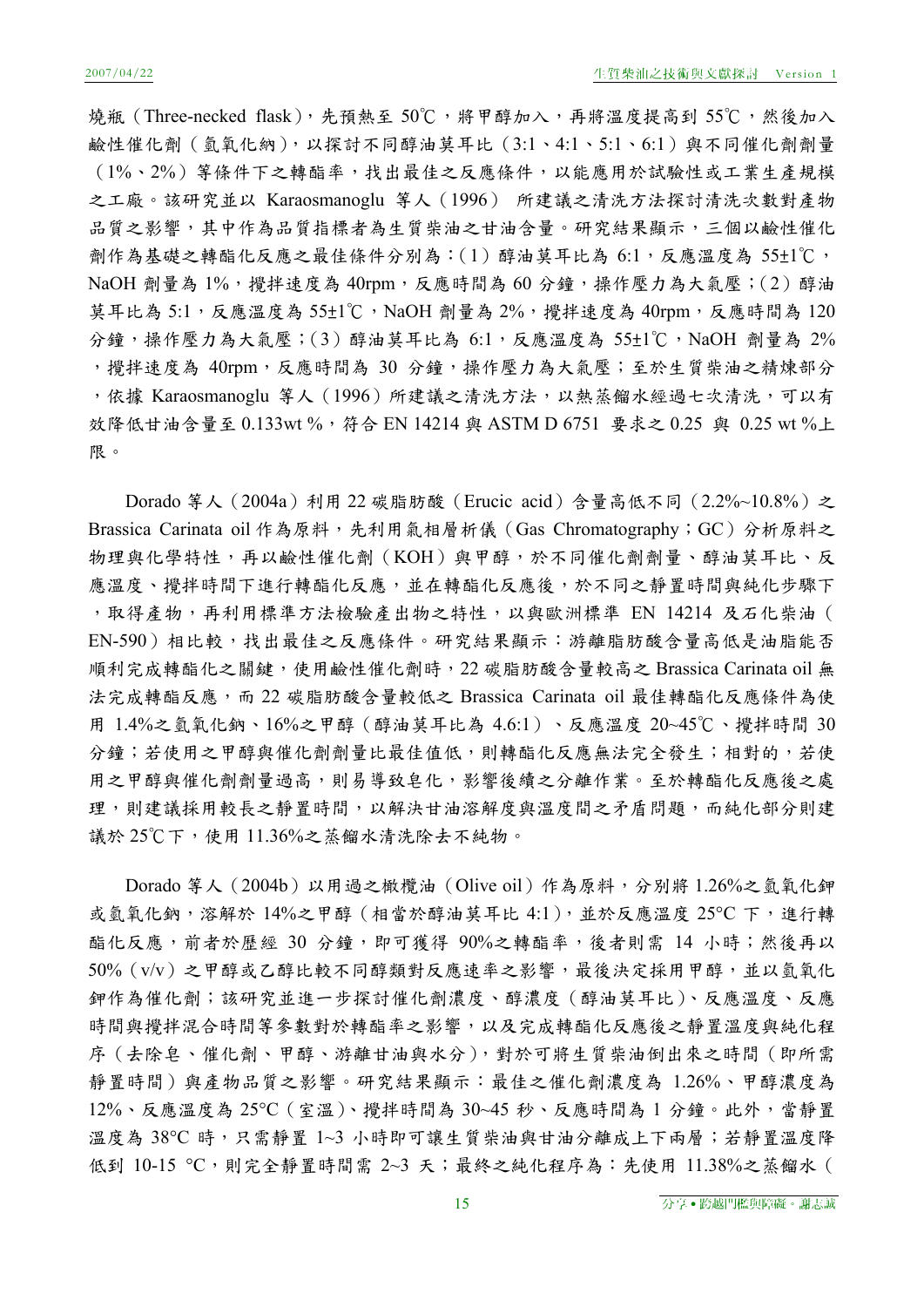Distilled water)清洗二次 (以 pH 值作為指標),再以  $0.5\%$ 之 Na<sub>2</sub>SO<sub>4</sub> 去除產物中所含水分。

Karmee 等人 (2004) 以氫氧化鉀作為催化劑,於醇油莫耳比為 1:10,不同之反應溫度 (30、45、55、60℃)等條件下,利用甲醇將 Pongamia oil 轉酯化,並以 H NMR 監控轉酯 化反應。研究結果顯示:除了反應溫度 30°C 外,轉酯化反應動力依循一個可逆之二階模式 ,且反應速率隨反應溫度之增加而增加。

Mao 等人(2004)分別利用氫氧化鈉(0.5、1.0、2.0wt %)、氫氧化鉀(1.0、1.4 wt %) 、甲醇鈉 (0.5、1.0、1.35 wt %)作為催化劑,於反應溫度 23℃、醇油莫耳比 6:1 等條件下 ,加入四氫呋喃(Tetrahydrofuran;THF)作為共溶劑,以甲醇將黃豆油轉酯化成生質柴油 。研究結果顯示:使用 1.0 wt %之氫氧化鈉、或 1.35wt %之甲醇鈉、或 1.4wt %之氫氧化鉀 作為催化劑下,可於 4 小時反應後,獲得 97.5%之轉酯率,高出沒有加入共溶劑者之 85-90 wt  $\%$   $\circ$ 

Vicente 等人(2004)使用氫氧化鈉(NaOH)、氫氧化鉀(KOH)、甲醇鈉(CH3ONa) 、甲醇鉀(CH3OK)等四種不同之鹼性催化劑,將向日葵油轉酯化成生質柴油,並從生質 柴油之純度(指生質柴油中之甲酯濃度)與產率、製程之質量平衡、生質柴油之品質與轉酯 率高低等項目比較四種鹼性催化劑。四種鹼性催化劑之轉酯化試驗於一容積為 100cm<sup>3</sup> 之批 次反應槽進行,該反應槽裝配有逆流式冷凝器、機械式攪拌器與拔塞,並將反應條件設定為 :攪拌器之轉速 600rpm、反應溫度 65℃、醇油莫耳比 6:1、催化劑劑量 1%等。研究結果顯 示:(1)四種催化劑所產製之生質柴油純度大致相同;(2)甲醇鈉與甲醇鉀之生質柴油產率 分別為 99.33%與 98.46%,高於氫氧化鉀之 91.67%、氫氧化納之 86.71%;(3)從製程之質 量平衡角度來看,使用甲醇鈉與甲醇鉀之產物損失分別為 0.15molar%與 0.56molar%,而使 用氫氧化鈉與氫氧化則因有三酸甘油脂皂化反應與甲酯溶解於甘油等損失,其產出損 失分別為 11.69molar%與 6.46molar%;(4)分別從單酸甘油脂含量、鍵結甘油、游離甘油、 酸值與碘值等品質參數,與 The European Union Draft Standard prEN 14214、The German Standard DIN 51606、The United States Standard NBB/ASTM 等國際標準相比較,除碘值稍微 高出標準外,其他各項參數都在標準範圍之內;(5)使用氫氧化鈉或氫氧化鉀者之反應速度 比使用甲醇鈉與甲醇鉀者為快。

Colucci 等人(2005)以鹼性催化劑將黃豆油轉酯化反應成生質柴油,並於超音波攪拌 下,探討三種不同反應溫度與四種不同醇油莫耳比對於生質柴油產率之影響,建立最佳之反 應條件。研究結果顯示:在超音波攪拌下,當反應溫度為40℃,醇油莫耳比為 6:1 等條件下 ,歷經 15 分鐘,轉酯率可達 99.4%。該研究也發現,在超音波攪拌下,轉酯化反應速率超 過一般機械式攪拌之 3~5 倍,其主要原因在於反應物在超音波下會形成大小不等之泡泡,使 得接觸面積與活性大幅增加。

De Oliveira 等人 (2005) 利用鹼性催化劑 (氫氧化鈉) 與乙醇, 將精煉且去膠 ( Degummed)之黃豆油(Soybean oil)與蓖麻油(Castor oil)轉酯化成脂肪酸乙酯(Fatty Acid Ethyl Esters),並觀察不同之反應溫度(30~70°C)、反應時間(1~3 h)、催化劑濃度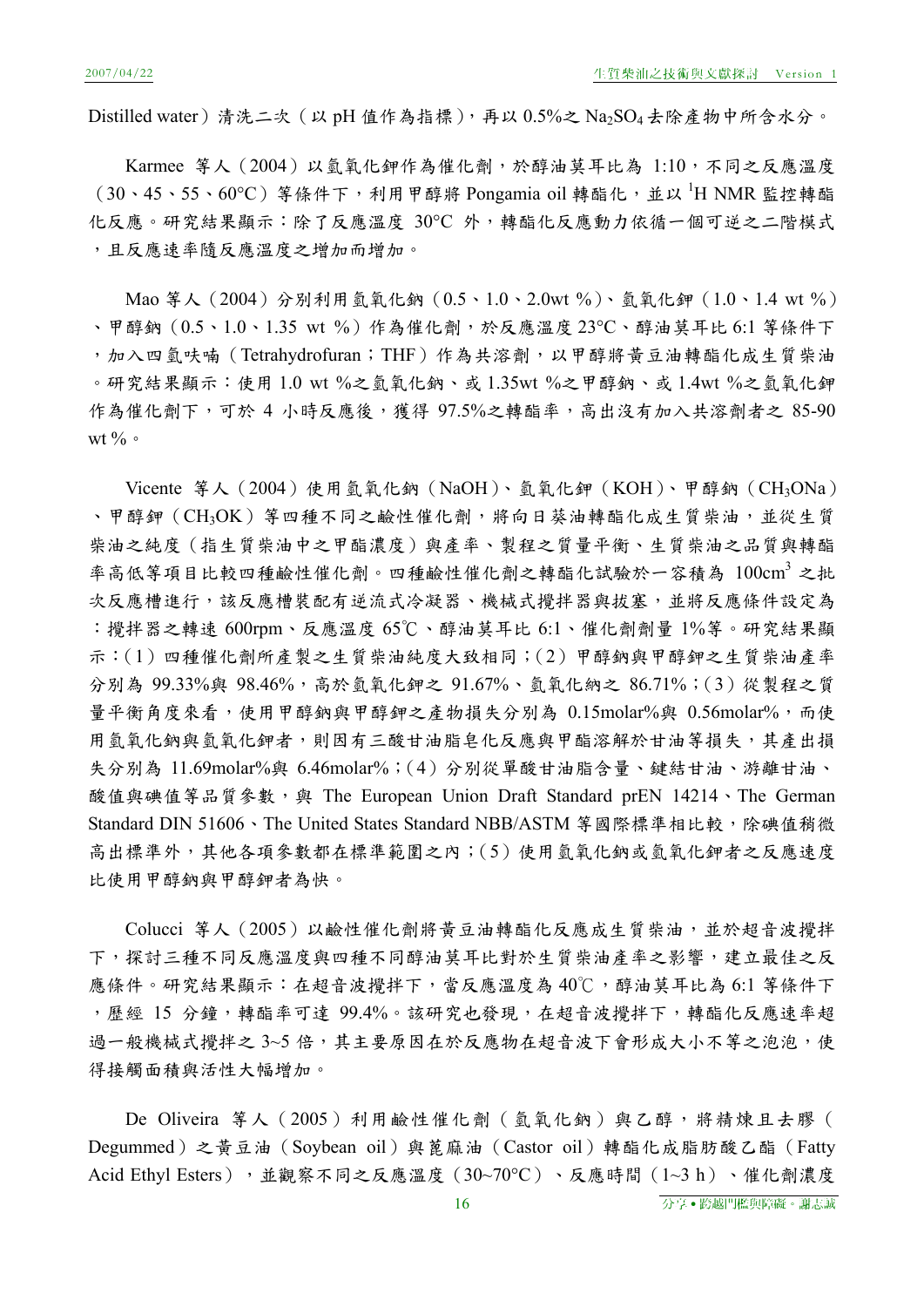(0.5~1.5 w/wt %)、醇油莫耳比(3:1~9:1)對於轉酯化反應之影響。研究結果顯示:可以 得到超過95%之轉酯率,且反應溫度越高、反應時間越長、醇油莫耳比越大,轉酯率越高, 但催化劑濃度越高,效果卻相反。

He 等人(2005)於連續流反應性蒸餾(Reactive distillation)反應器系統中,以甲醇將 Canola oil 轉酯化反應成生質柴油,並探討醇油莫耳比、反應時間、反應溫度、催化劑濃度 、甲醇循環方式(Recycle 與 Reflux)與催化劑種類(氫氧化鉀與甲醇鉀)等六個變數對於 轉酯化反應之影響。研究結果顯示,前四個變數之影響程度遠大於後二者。該研究並在設定 之反應條件下,分析計算個別轉酯率、產量與皂產量為41.5%~94.9%、16~55.8 kmol/m  $^3$ ·h  $(5.6~19.5~m^3/m^3 \cdot h) \cdot 4.44~29.1~ mol/100~mol$  (0.19~1.27 %wt), 經利用 Statistical multiple response regression models 找出最佳之反應條件範圍,包括醇油莫耳比為 3.65:1~4.50:1、反 應時間為 3.76 ~ 5.56 分、反應溫度為 100°C ~130°C、催化劑濃度為 0.13 ~0.24 mol/mol。

Stavarache 等人 (2005) 以鹼性催化劑將蔬菜油轉酯化反應成生質柴油,並於超音波攪 拌探討不同頻率(28kHz、40kHZ)、催化劑種類(NaOH、KOH)與劑量、不同醇類( EtOH、PrOH、BuOH)對於反應時間與轉酯率之影響。研究結果顯示:相較於機械式攪拌 混合方法,高頻率者比低頻率者較省時間,低頻者比高頻者之轉酯率略優。該研究綜合建議 於採用低頻率之超音波來攪拌混合反應物,相對於傳統之轉酯化反應,具有效率較高且較省 時間之優點。

Supranto (2005) 利用氫氧化鈉作為催化劑,於一個裝有攪拌器與溫度控制器之桶式反 應器內,以甲醇將棕櫚油 (Palm oil)與木棉油 (Kapok oil)轉酯化成生質柴油。研究結果 發現:反應溫度為 70°C 、醇油莫耳比為 15:1、氫氧化鈉劑量為 0.4wt %是可以接受之反應 條件,在該條件下棕櫚油與木棉油皆可順利轉酯化成生質柴油。

Usta (2005) 利用菸草種子 (含有 36%~41%之油) 作為原料, 先予以加熱至 110℃, 乾 燥 2 小時,再於 Soxhlet 萃取設備中,以乙醚(Diethyl ether)作為溶劑,萃取出菸草種子油 。萃取出之菸草種子油先加熱至 55℃,再將氫氧化鈉溶解在甲醇中,倒入菸草種子油中, 並於 55℃下攪拌 90 分鐘,然後關掉加熱器,並持續攪拌 90 分鐘。反應後之產物,置入分 離漏斗,經隔夜靜置分離成上下兩層,移走下層之甘油後,上層之甲酯以水清洗三次,再加 熱至 90℃移除內含水份。為了評估所產製之菸草種子油甲酯(即生質柴油)作為柴油引擎 用油之可行性,除了檢驗其物理化學特性外,並將其與 Diesel fuel No.2 混合,以 Turbocharged indirect injection diesel engine 進行引擎測試。研究結果顯示: (1) 利用乙醚作 為溶解劑,菸草種子可萃取油之比例約為 38%;(2)最佳轉酯條件為醇油莫耳比 6:1,使用 </del>氧氧化鈉劑量為 7.5g/L,反應溫度為 55℃,轉酯率為 86%;(3) 菸草種子油甲酯之物化特 性符合 DIN EN14214 標準; (4) 將菸草種子油甲酯與 Diesel fuel No.2 混合,不會影響引擎 之性能;(5)於 Diesel fuel No.2 中混入菸草種子油甲酯可降低 CO 與 SO<sub>2</sub> 之排放,增加 NOx 之排放。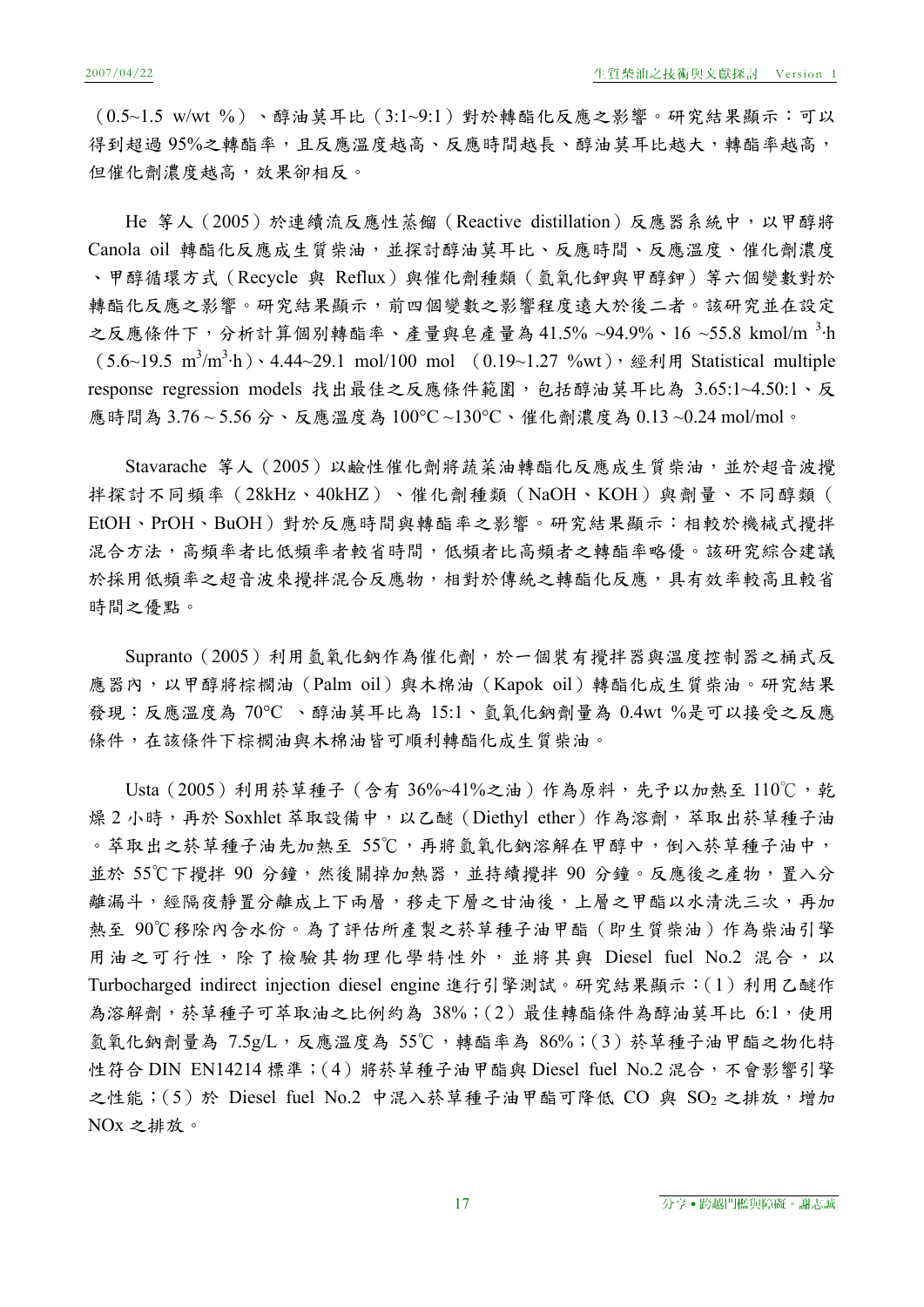Felizardo 等人 (2006) 利用氫氧化鈉作為催化劑, 以甲醇將廢棄油炸油 (Waste frying oils)轉酯化成生質柴油,並探討不同之醇油莫耳比(3.6~5.4)及不同之催化劑與廢棄油炸 油重量比(0.2%~1.0%)下之脂肪酸甲酯產率。研究結果顯示:以酸值為 0.42 mg KOH/g 之 油脂為例,在醇油莫耳比為 4.8、催化劑與廢棄油炸油重量比為 0.6%,反應時間 1 小時等條 件下,可以獲得最高之產率。

#### **5.8.2** 酸性催化轉酯

Canakci 與 Van Gerpan (1999) 以硫酸作為催化劑,將食用等級之大豆油轉酯化反應成 生質柴油,並探討醇油莫耳比、反應溫度、催化劑用量、反應時間、油脂含水量與游離脂肪 酸含量對轉酯率之影響,以決定最佳之轉酯策略;其中,游離脂肪酸含量係以加入市售之棕 櫚酸(Palmitic acid)來模擬。該研究並於醇油莫耳比 6:1、3%之硫酸與 48 小時之反應時間 下,以低於醇之 Boiling temperature 之反應溫度,探討不同醇(甲醇、乙醇、2-丙醇與 n-丁 醇)對於轉酯之影響。該研究以 American Oil Chemists'Society Method Ca 14-56 檢驗生質柴 油之甘油含量,作為衡量轉酯化是否完成之指標。研究結果顯示:(1)以酸作為催化劑可提 供較高的轉酯率,但所需反應時間卻比以鹼作為催化劑者還長;(2)醇油莫耳比越高,轉酯 效率越高;(3)反應溫度越高,轉酯效率越高;(4)催化劑用量越高,轉酯效率越高;(4) 水含量越高,轉酯率越低,水含量超過 0.5%,轉酯率降至 90%以下,若含量增加至 5%,則 轉酯率降至 5.6%,相較於以鹼作為催化劑者,以酸作為催化劑者對於含水量之容忍度顯然 較低;(5)游離脂肪酸含量越高,轉酯率越低,游離脂肪酸含量超過 5%,則轉酯率降至 90%以下,相較於以鹼作為催化劑者將於消離脂肪酸之容忍度顯然較高 。至於不同醇對於轉酯率的影響,研究指出以使用乙醇者,轉酯率最高,甲醇者最低。

Al-Widyan 與 Al-Shyoukh (2002) 利用由當地餐廳收集來之油炸過之棕櫚油作為原料, 於反應溫度 90℃下,以不同濃度之硫酸(H<sub>2</sub>SO<sub>4</sub>)(2.25M) 與鹽酸 (HCl)(0.5M~2.25M) 作為催化劑,使用過量之乙醇(25%、50%、100%)將油炸過之棕櫚油轉酯化反應成生質柴 油,並以產物之比重,比較不同操作條件之優劣,最後再檢驗產製之生質柴油品質,包括比 重、顏色、Cloud point、Pour point、Flash point 等項目。研究結果發現:(1)使用鹽酸作為 催化劑者,鹽酸濃度越高,最終產物之比重越低;(2)於濃度 2.25M 下,以硫酸作為催化劑 者,轉酯效果比使用鹽酸者佳;(3)使用過量乙醇為必要之條件,使用量越高者,轉酯效果 越佳;(4)經取樣測試剪力與剪應變率之關係,產製之生質柴油具有牛頓流體(Newtonian fluid)之特性。

18 分享․跨越門檻與障礙。謝志誠 Abreu 等人 ( 2003 ) 利用 Sn(3-hydroxy-2-methyl-4-pyrone)<sub>2</sub>(H<sub>2</sub>O)<sub>2</sub> 、 Pb(3-hydroxy-2methyl-4-pyrone)<sub>2</sub> (H<sub>2</sub>O)<sub>2</sub> · Hg(3-hydroxy-2-methyl-4-pyrone)<sub>2</sub>-(H<sub>2</sub>O)<sub>2</sub> · Zn(3-hydroxy-2-methyl-4-pyrone)<sub>2</sub>(H<sub>2</sub>O)<sub>2</sub> 等金屬催化劑作為催化劑,於甲醇:油:催化劑莫耳比為 400:100:1、反應 溫度為 60℃等條件下,以甲醇將黃豆油轉酯化,並比較相同反應條件下,以 NaOH、H<sub>2</sub>SO<sub>4</sub> 作為催化劑之轉酯結果。反應前先將金屬催化劑溶解於 0.5mL 之二甲基甲醯胺( Dimethylformamide; DMF), 反應後, 以蒸餾水清洗三次, 產製之酯以氣相層析儀(Gas  $Chromatography)分析。該研究指出:活性大小  $(Sn^{2+}>>Zn^{2+}>\text{Pb}^{2+}=\text{Hg}^{2+})$ 與使用相同之金$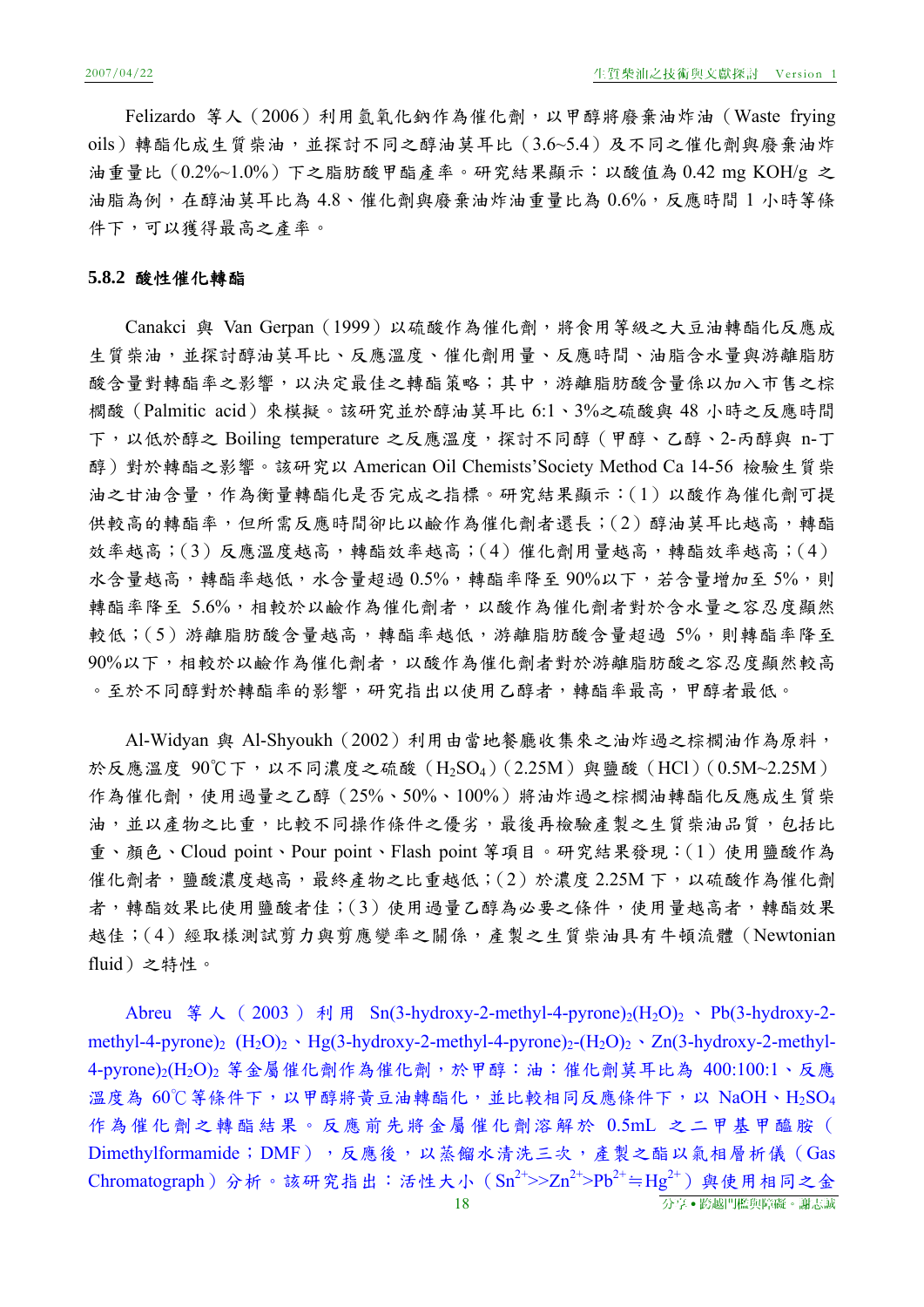屬與不同 Ligand 之錯合物(Complexes)之聚酯化反應(Polyesterification)觀察結果一致, 因此黃豆油之甲醇分解(Methanolysis)反應可能與聚酯化反應中之 Lewis 酸催化機制相同 ;而研究結果也顯示;金屬催化劑之活性大小與金屬酸之強度(Metal acid strength)大小(  $Sn^{2+}>>Zn^{2+}>}Pb^{2+}$  ≒Hg<sup>2+</sup>) 一致, 即 Sn(3-hydroxy-2-methyl-4-pyrone)<sub>2</sub>(H<sub>2</sub>O)<sub>2</sub> 是其中催化活性 最強者,在相同反應條件下亦比 NaOH、H<sub>2</sub>SO<sub>4</sub> 催化劑強。

Haas 等人(2003)利用硫酸作為催化劑,於反應溫度 65℃、脂肪酸/甲醇/硫酸莫耳 比為 1:15:1.5、反應時間為 26 小時等條件下,將游離脂肪酸 (FFA)含量為 59.3 wt%、三酸 甘油酯(TG)含量為 28.0 wt %、二酸甘油酯(DG)含量為 4.4 wt %、單酸甘油酯(MG) 含量低於 1% 之黃豆油轉酯化成生質柴油,反應後殘留未轉酯之部分含有 6.6%之 FFA、 5.8%之 TG、2.6%之 DG,比預估之 FFA 含量為 3.2%、TG 含量為 1.3%、DG 含量為 0.2%還 要高。該研究還從已皂化之 Soapstock 取得含酸更高之油(FFA 含量為 96.2wt %),於反應 溫度 65°C、脂肪酸/甲醇/硫酸莫耳比為 1:1.8:0.17 等條件下,歷經 14 小時反應,取得之 脂肪酸甲酯轉酯率為理論值之 89%,而殘餘未轉酯之 FFA (含量 20 mg/g) 以 NaCl、  $NaHCO<sub>3</sub>$ 與  $Ca(OH)<sub>2</sub>$ 溶液清洗後,可以降至 3.5 mg/g,比生值柴油標準所允許之 FFA 含量還 低。該研究也指出,殘餘未轉酯之 FFA 也可以再次酯化,然後再以 0.5 N NaOH 清洗降低酸 值。

Abreu 等人 (2004) 利用 Sn(3-hydroxy-2-methyl-4-pyrone)  $_2(H_2O)_2 \rightarrow Pb(3-hydroxy-2$ methyl-4-pyrone) <sub>2</sub>(H<sub>2</sub>O)<sub>2</sub> 與 Zn(3-hydroxy-2-methyl-4- pyrone)<sub>2</sub>(H<sub>2</sub>O)<sub>2</sub> 等金屬催化劑作為催化 劑,以不同之醇(Ethanol、Propanol、iso-Propanol、n-Butanol、terc-Butanol 與 cyclo-hexanol ),於醇:油:催化劑莫耳比為 400:100:1、反應溫度為 60℃、反應時間為 1 小時等條件下 ,將 Andiroba、Babassu 、Cumaru 、Palm tree、Piqui 與 Soybean 等不同之蔬菜油轉酯,並 比較以 H2SO4 作為催化劑之轉酯結果,反應前,先將金屬催化劑溶解於 0.5mL 之 DMF ( Dimethylformamide),反應後,以蒸餾水清洗三次,產製之酯以氣相層析儀(Gas Chromatograph)分析。研究結果顯示:不同金屬之 Pyrone 錯合物(Complexes)於不同蔬菜 油與不同醇中,皆展現相當之活性,其中,又以 Sn(3-hydroxy-2-methyl-4-pyrone)  $_2(H_2O)_2$  $Pb(3-hydroxy-2-methyl-4-pyrone)$   $_2(H_2O)_2$  較強。此外,當油脂之碳鏈越短、不飽和度越高時 ,催化劑之活性越強。

Tashtoush 等人(2004)以用過之動物性油脂作為原料,先行加熱過濾除去所含之 Gums 與懸浮之食物微粒後,再以過量(100%、150%、200%)之甲醇、乙醇與 2.25M 之硫 酸加入過濾後之油脂中,於不同之反應溫度(50℃、70℃、90℃)下進行轉酯化反應 2~3 小 時後,以產物之甲酯或乙酯含量(轉酯率)與黏度討論反應溫度、反應時間、醇油莫耳比對 轉酯率與產物黏度之影響,並找出最佳之反應條件。該研究以 Three factor factorial 統計分析 實驗結果得知:使用過量 100%之乙醇可以得到最高之轉酯率與黏度最低之產物,反應溫度 對於最高轉酯率與最低黏度之影響不明顯,但反應溫度越高,達到最高轉酯率所需時間越短 ,因此最佳之反應溫度與反應時間分別為 50°C 與 2 小時。

19 わり おおおおおおおおおおおおおお 分享 ● 跨越門檻與障礙。謝志誠 Abreu 等人 (2005) 針對金屬催化劑 Sn(3-hydroxy-2-methyl-4-pyrone)<sub>2</sub>(H<sub>2</sub>O)<sub>2</sub> 會在轉酯化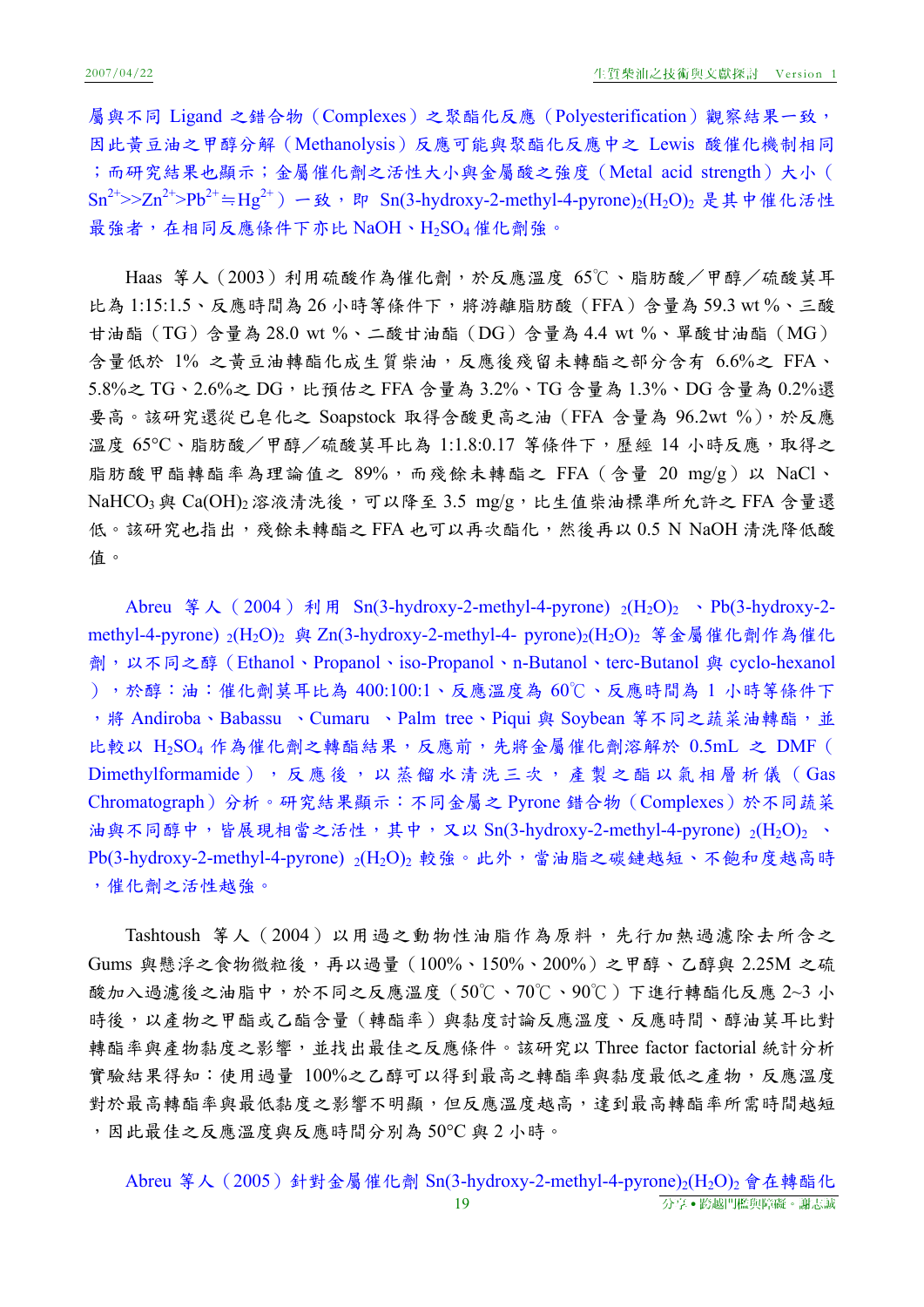反應會溶解於反應物,與其他勻相催化劑一樣面對回收與再利用之問題,故設法要將金屬催 化劑固定化,以兼顧高催化活性與非勻相催化劑之優點。該研究分別將 Sn(3-hydroxy-2 methyl-4-pyrone)<sub>2</sub>(H<sub>2</sub>O)<sub>2</sub> (1) 溶解於 1-Butyl-3-methylimidazolium hexafluorophosphate 離子溶 液(Ionic liquid)予以固定;(2)溶解於二甲基亞楓(Dimethyl Sulfoxide;DMSO),然後再 含浸(Impregnated)到離子交換樹脂(Ion-exchange resin),以探討是否可以達成目標。研 究結果發現:將 Sn(3-hydroxy-2-methyl-4-pyrone)<sub>2</sub>(H<sub>2</sub>O)<sub>2</sub> 以離子溶液固定,雖可維持催化活 性,但因其在反應過程中被濾掉,故無法達到再利用之目的,至於將 Sn(3-hydroxy-2-methyl-4-pyrone)<sub>2</sub>(H<sub>2</sub>O)<sub>2</sub> 支撐在離子交換樹脂上,則失去催化活性。該研究另將含有乙醯丙酮( Acetylacetone)與氫氧化鈉之水溶液在攪拌下加入氯化錫 (Tin(II) Chloride) 之水溶液,於 40℃下攪拌 30 分鐘,然後置入冰箱,經過一夜後,將沉澱物過濾分離,以蒸餾水清洗,經 乾燥後,於 500℃煅燒 24 小時,取得 SnO,並以 SnO 作為催化劑,結果發現, SnO 具有將 黃豆油轉酯化脂活性,且可以循環再利用並維持活性。

De Filippis 等人 (2005) 以磷酸鈉 (Sodium phosphates, Na<sub>3</sub>PO<sub>4</sub> · 12H<sub>2</sub>O), 又稱磷酸三 鈉(Trisodium Phosphate)作為催化劑,利用甲醇將油菜籽油轉酯化成甲酯。研究結果顯示 :在以甲酯將油菜籽油轉酯化成甲酯過程中加入無水或有水之磷酸鈉,有助於催化轉酯反應 ,然因磷酸鈉形成甲醇鈉之能力比氫氧化鈉低,故磷酸鈉之催化能力不及氫氧化鈉,但相對 於其他催化劑,使用磷酸鈉作為催化劑確有減少廢棄物之優點。

Miao 與 Wu (2006) 以硫酸作為催化劑,利用甲醇將異營性微藻油 (Heterotrophic microalgal oil)轉酯化成生質柴油,並探討不同催化劑用量(相對於微藻油重量 25%、50% 、60%、100%)、醇油莫耳比(25:1、30:1、45:1、56:1、70:1、84:1)與反應溫度(30℃、 50℃、90℃)對於生質柴油產率與品質之影響。研究結果顯示:在使用 100%(以油量為基 準)之催化劑,於醇油莫耳比 56:1、反應溫度 30℃、歷經 4 小時之反應時間等最佳條件下 ,可將原料油脂從比重 0.912 轉酯化成比重為 0.8637 之生質柴油。

Zheng 等人(2006)以酸性催化劑與過量醇,將廢棄油炸油轉酯化成脂肪酸甲酯( FAME),並探討不同之攪拌混合速率(Rate of mixing)、反應溫度及油、醇與酸性催化劑混 合比例( Oil:Methanol:acid )對於轉酯率之影響。研究結果顯示:攪拌混合速度在 100~600rpm 範圍內,因反應槽內之流體皆已經進入紊流 (turbulent) 狀態,因此 FAME 轉 酯速率與產率並無明顯差異,而反應溫度及油、醇與酸性催化劑混合比例是影響 FAME 產 率之主要因子,在反應溫度 70℃或 80℃、混合速率 400rpm 下,油、醇與酸性催化劑混合比 例(Oil:Methanol:acid)為 1:245:3.8 時,可以獲得最佳轉酯率 99%。

#### **5.8.3** 兩階段催化轉酯

Canakci 與 Van Gerpan (2001)先利用酸性催化劑將油脂內之游離脂肪酸予以甲酯化, 以降低油脂內之游離脂肪酸含量,再以鹼性催化劑將三酸甘油酯轉酯化反應。該研究先以合 成方式,將市售之棕櫚酸(Palmitic acid)溶入大豆油中,製作出含有 20%與 40%游離脂肪 酸之合成油 (Synthetic mixtures), 以不同劑量之硫酸催化劑  $(0\% \cdot 5\% \cdot 15\% \cdot 25\%)$ , 於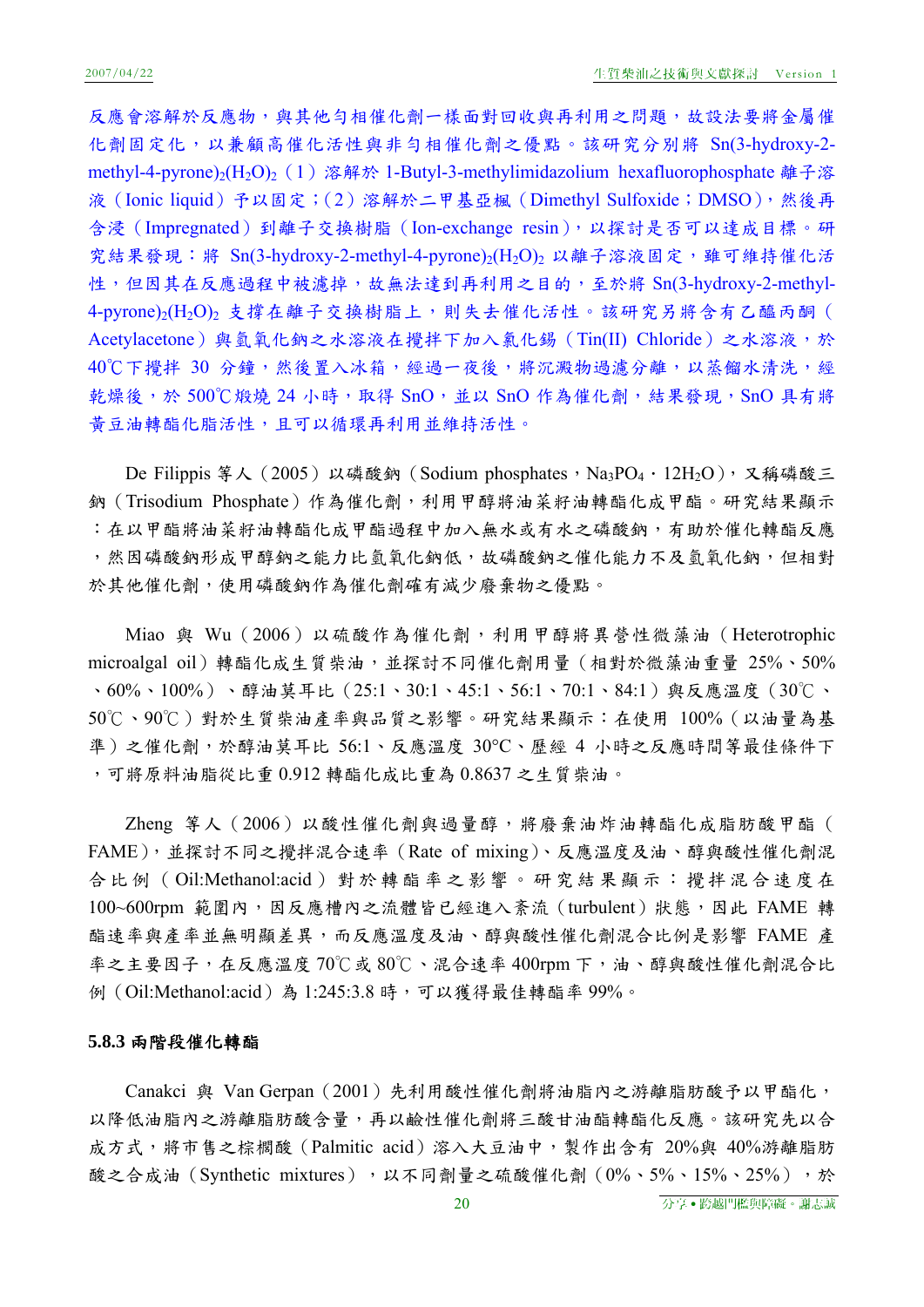醇油莫耳比 9:1、反應溫度 75℃等條件下,衡量合成大豆油經過 15 分鐘、30 分鐘、60 分鐘 反應後之酸值 (Acid value),結果發現:游離脂肪酸含量 20%者,其酸值可降低至 2mg KOH/g,但所需使用之催化劑量太大;游離脂肪酸含量 40%者,則無法讓酸值降低至 2mg KOH/g 以下。該研究再針對含游離脂肪酸 20%之合成油,以 5%之硫酸催化劑,於醇油莫耳 比 10:1 下溶入甲醇,歷經 1 小時反應後,將酸值降低至 2.87mg KOH/g,再以相同之條件, 測試不同醇油莫耳比(6:1~35:1)下之酸值變化,結果顯示:經過酸性催化劑處理,合成油 之酸值可降至 2mm KOH/g 以下。針對已經降低酸值至 1.86mgKOH/g 之合成油,該研究再 以 1%之鹼性催化劑 (KOH),溶入醇油莫耳比為 6:1 之甲醇,予以轉酯化成生質柴油;除 了利用合成油外,該研究也進一步以游離脂肪酸含量分別為 12%與 33%之 Yellow grease 與 Brown grease 作為原料,結果證明確可以降低酸值至 2mgKOH/g 以下,但所需之反應時間與 所需醇油莫耳比都比預期來得高;另外,研究也探討不同醇對於酸值降低、反應速度與鹼性 催化劑轉酯率之影響,結果顯示:對游離脂肪酸含量20%者,歷經1小時反應後,使用乙醇 者,最終酸值較高,但游離脂肪酸含量40%者,則相反。就酸值降低速率來看,使用乙醇者 較高。至於鹼性催化劑轉酯化部分,使用甲醇鈉(NaOCH3)者比使用氫氧化鉀(KOH)者 有效(More effective)。

Canakci and Van Gerpan (2003) 以「先利用酸性催化劑將油脂內之游離脂肪酸予以酯化 ,以降低油脂內游離脂肪酸含量,再以鹼性催化劑將三酸甘油酯轉酯完成反應」之兩階段轉 酯策略作為基礎,在 Iowa Energy Center's Biomass Energy Conversion Center (BECON)建 構一個試驗性工廠,該工廠包括兩個主要單元,一為前置處理單元,用以將游離脂肪酸降低 至 1%以下,另一為主要反應單元,用來轉酯用。該工廠並以油菜籽油、Yellow grease(游 離脂肪酸含量 9%)與 Brown grease (游離脂肪酸含量 40%)為原料進行個案研究,結果顯 示:(1)實驗室階段所提出之策略,只要在過程中做好混合操作,確實可以放大到試驗工廠 規模;(2)兩階段之酸催化劑前置處理程序可以將 Yellow grease 與 Brown grease 之酸值降 低至 2mgKOH/g,而降低酸值後之原料再以鹼催化劑轉酯,可得到良好之轉酯效果,所得生 質柴油游離甘油含量也符合燃料油標準;(3)Yellow grease 與 Brown grease 轉酯後之分離問 題較複雜,清洗次數會影響產品內游離甘油之含量;(4)由油菜籽油、Yellow grease 與 Brown grease 轉換取得生質柴油之每公升成本在不包括設備投資與副產品產值下,分別為  $$0.418 \cdot $0.317 \cdot $0.241$ 

Dorado 等人(2002)把從巴西收集來之棕櫚油(Palm oil)、已氫化之脂(Hydrogenated fat)、從西班牙收集之橄欖油 (Olive oil), 以及從德國收集來之蔬菜油混合物作為原料,進 行兩階段轉酯;首先,將原料預熱至 40℃~60℃,加入依化學計量學算出之甲醇劑量與氫氧 鉀 (催化劑) 劑量,於 1000 rpm 之攪拌速度下反應 30 分鐘,然後靜置 24 小時,取出上層 生成物,再以相同之參數進行第二階段之轉酯化反應。為了驗證使用廢棄蔬菜油轉酯之可行 性,分別就轉酯前後之油酯之游離脂肪酸含量、黏度、密度、水含量、第一階段轉酯率、第 二階段轉酯率、酯之水含量、黏度、密度與高熱值等參數予以檢驗。研究結果顯示:油脂內 游離脂肪酸之含量攸關轉酯產製生質柴油之可行性,若含量越高,轉酯率越低,若要完全完 成轉酯,游離脂肪酸含量以不超過 3%;此外,以轉酯所得之產物與標準脂肪酸甲酯 (DIN